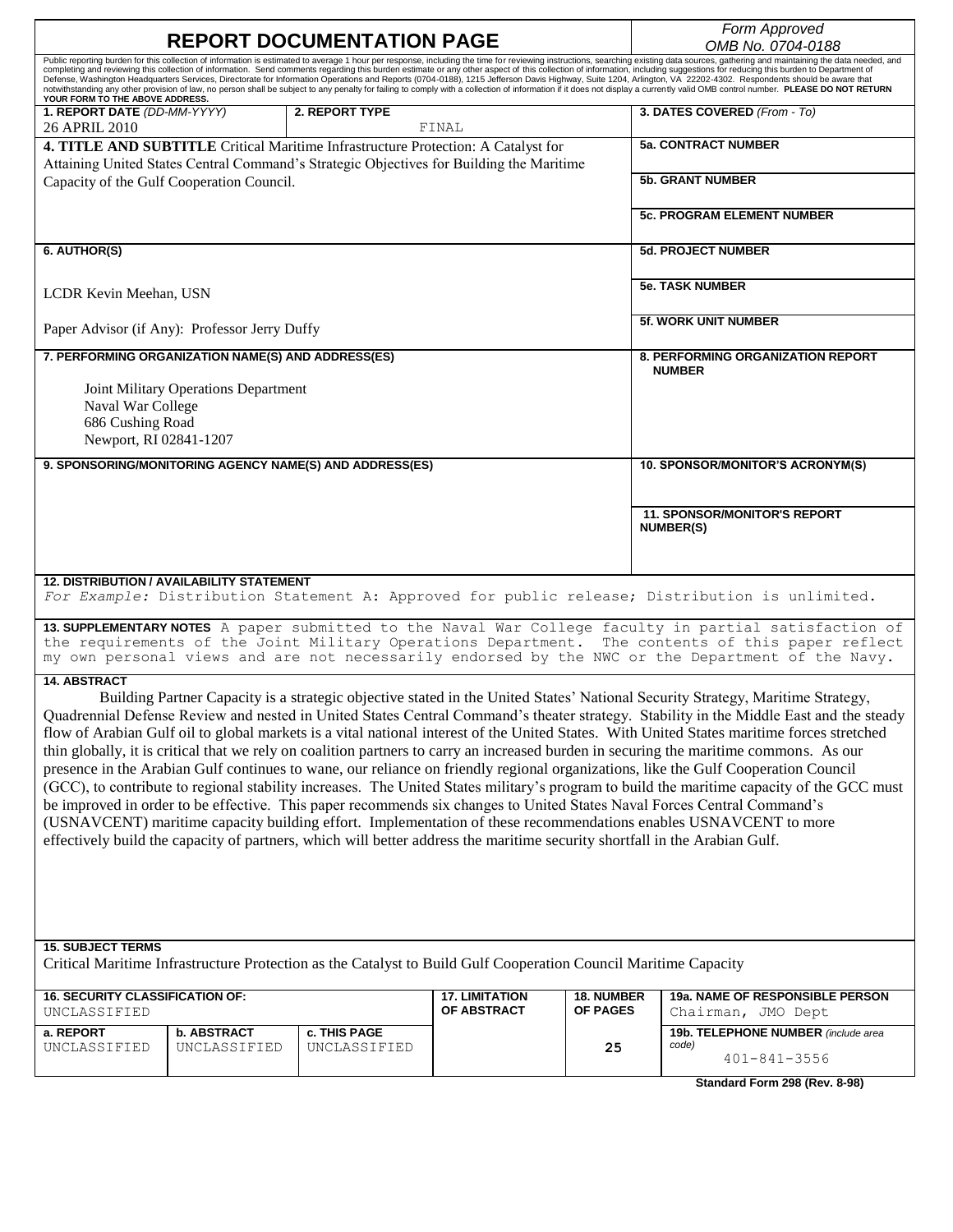### **NAVAL WAR COLLEGE Newport, R.I.**

### **Critical Maritime Infrastructure Protection: A Catalyst for Attaining U.S. Central Command's Strategic Objectives for Building the Maritime Capacity of the Gulf Cooperation Council**

**by**

**Kevin Meehan** 

## **LCDR, USN**

**A paper submitted to the Faculty of the Naval War College in partial satisfaction of the requirements of the Department of Joint Military Operations.** 

**The contents of this paper reflect my own personal views and are not necessarily endorsed by the Naval War College or the Department of the Navy.** 

**Signature: \_\_\_\_\_\_\_\_\_\_\_\_\_\_\_\_\_\_\_\_\_** 

**26 APRIL 2010**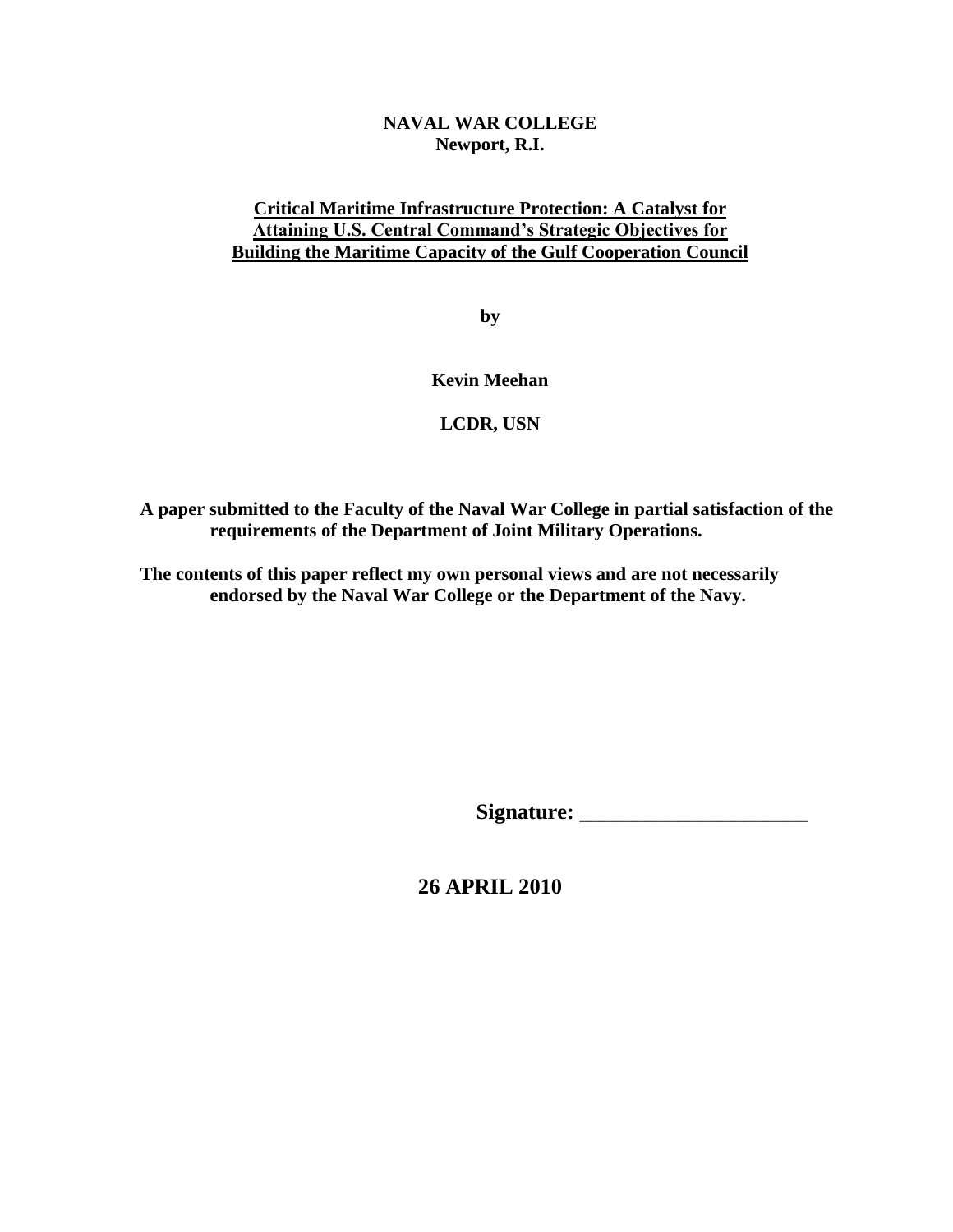# **Table of Contents**

| Introduction                                        | 1  |
|-----------------------------------------------------|----|
| Background                                          | 1  |
| Critical Maritime Infrastructure Protection Defined | 6  |
| Where We Struggle                                   | 7  |
| How We Can Improve                                  | 11 |
| <b>Final Remarks</b>                                | 19 |
| Bibliography                                        | 20 |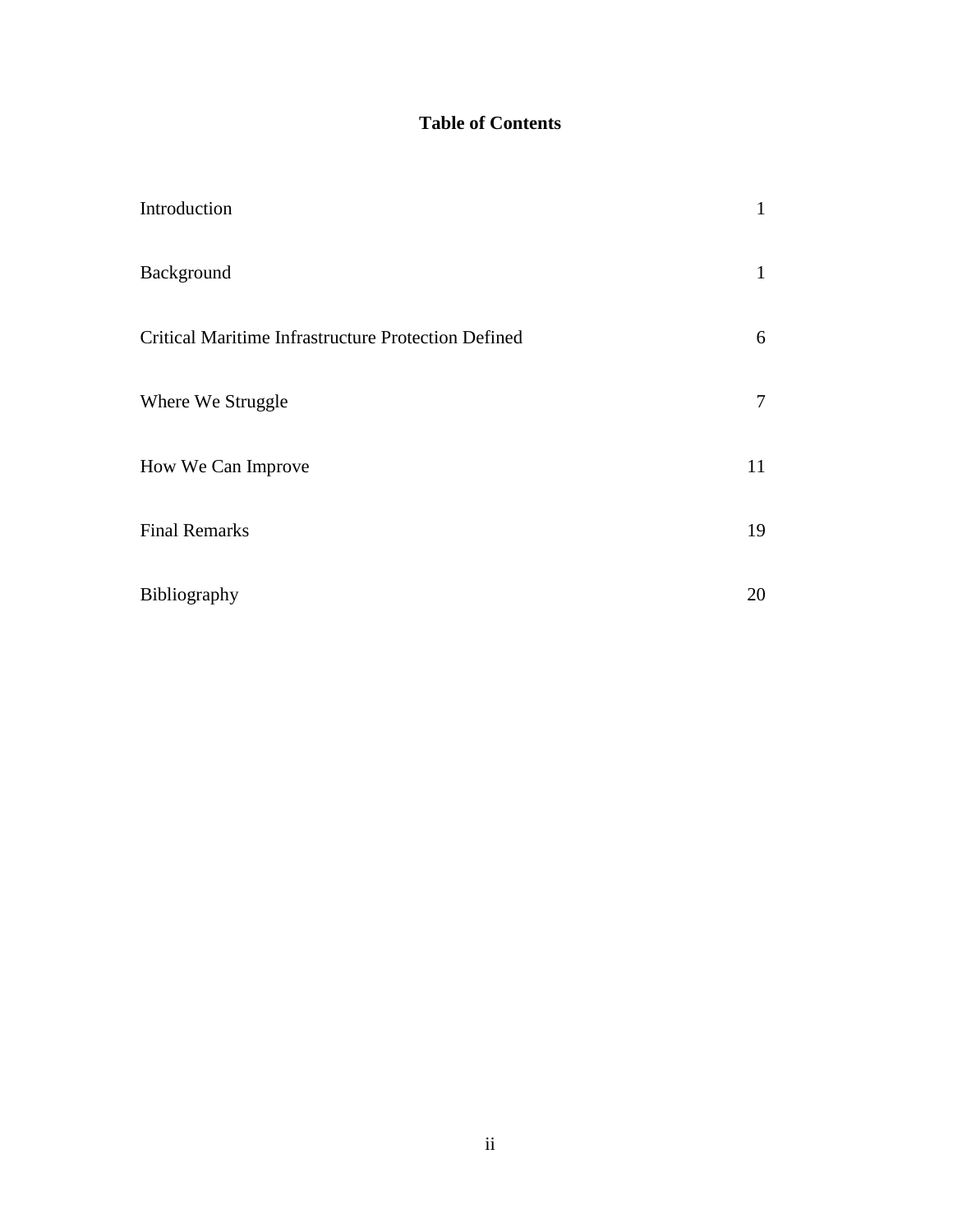## **List of Illustrations**

| <b>Figure</b> | Title                                                      |    |  |  |  |
|---------------|------------------------------------------------------------|----|--|--|--|
|               |                                                            |    |  |  |  |
| 1.            | Notional Layered Defense of CMIP Vital Area                |    |  |  |  |
| 2.            | Notional GCC Surface Exercise Engagement Annual Load       | 10 |  |  |  |
|               | Notional CTF 152 Staff Structure with full GCC Integration |    |  |  |  |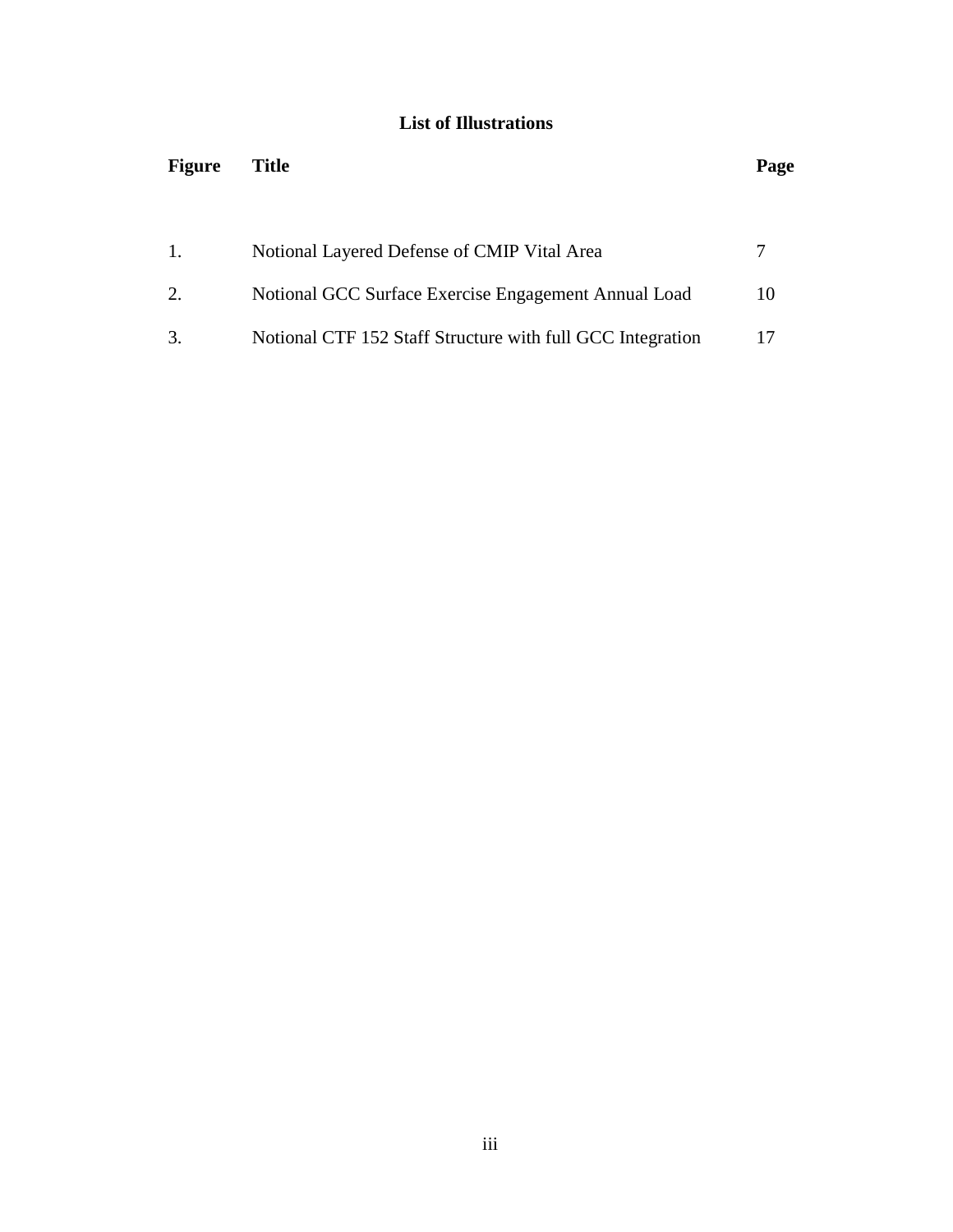#### **Abstract**

Building Partner Capacity is a strategic objective stated in the United States' National Security Strategy, Maritime Strategy, Quadrennial Defense Review and is nested in United States Central Command's theater strategy. Stability in the Middle East and the steady flow of Arabian Gulf oil to global markets is a vital national interest of the United States. With United States maritime forces stretched thin globally, it is critical that we rely on coalition partners to carry an increased burden in securing the maritime commons. As our presence in the Arabian Gulf continues to wane, our reliance on friendly regional organizations, like the Gulf Cooperation Council (GCC), to contribute to regional stability increases. The United States military's program to build the maritime capacity of the GCC must be improved in order to be effective. This paper recommends six changes to United States Naval Forces Central Command's (USNAVCENT) maritime capacity building effort. Implementation of these recommendations enables USNAVCENT to more effectively build the capacity of partners, which will better address the maritime security shortfall in the Arabian Gulf.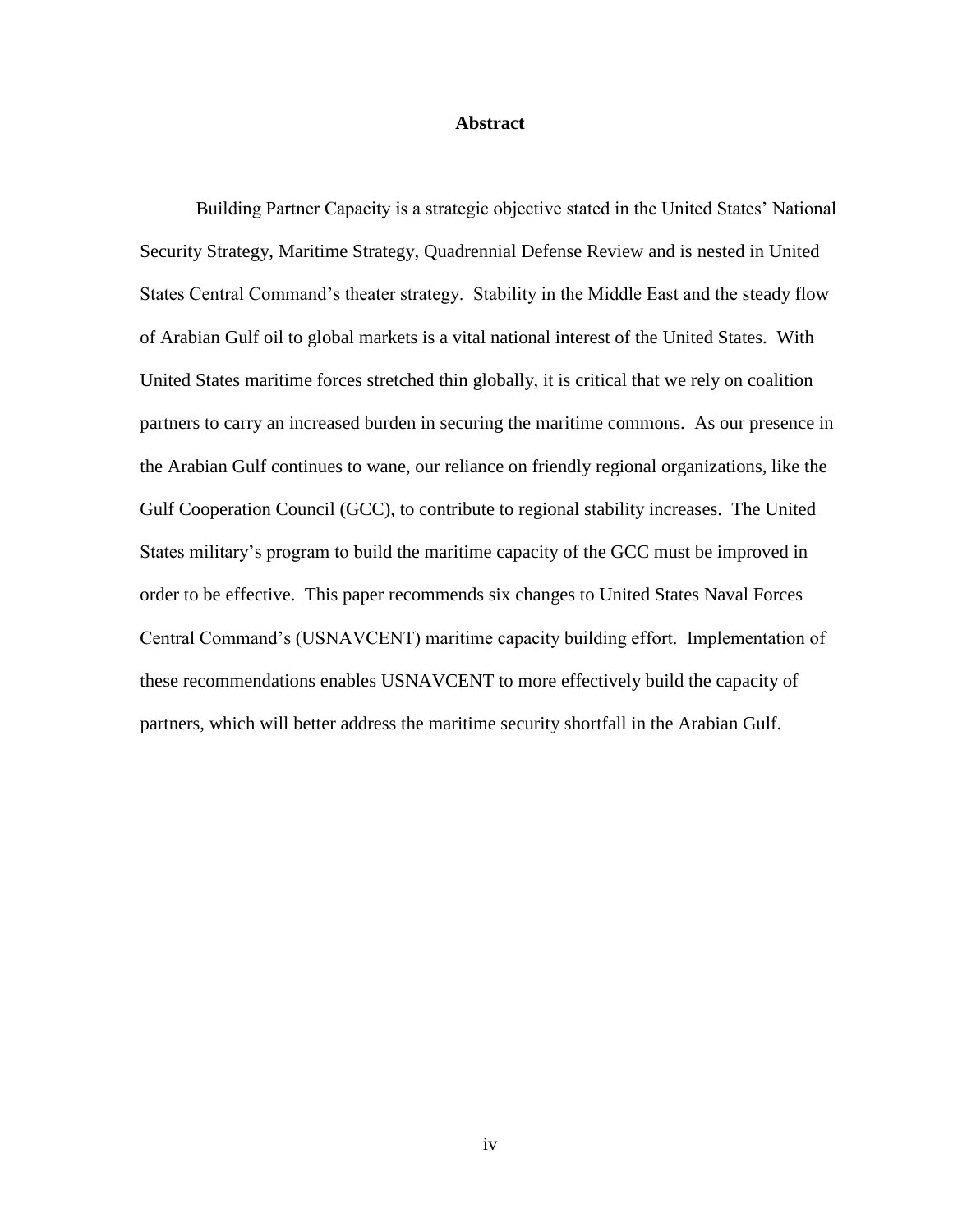#### **Introduction**

In accordance with strategic guidance set forth in the United States' National Security Strategy, Maritime Strategy and the Quadrennial Defense Review, the United States should seek to build the capacity of allied militaries worldwide. Although United States Central Command (USCENTCOM) conducts a mature theater security engagement program aimed to build the capacity of regional partners, this effort fails to develop capacity to the full potential of regional organizations, such as the Gulf Cooperation Council (GCC). This paper argues that the U.S. can improve efforts to build the capacity of the GCC, which will allow this organization to reach its military potential and provide a meaningful contribution to maritime security. Further, Critical Maritime Infrastructure Protection (CMIP) provides an ideal opportunity to build the capacity of the GCC to meet regional maritime threats.

#### **Background**

Stability in the Middle East is a long-standing U.S. vital national interest;<sup>1</sup> and "ensuring the secure, uninterrupted flow of gulf oil to global markets may be the most significant reason."<sup>2</sup> To achieve stability in this region, we must build "the capacities of partners as the basis for long-term security."<sup>3</sup> U.S. Theater Security Cooperation (TSC) initiatives aim to develop partner capacity to respond to regional threats through engagement with regional powers.

General Petraeus stated in his USCENTCOM posture statement before the House Armed Services Committee that "Security cooperation, which focuses on common interests, inclusivity and capacity-building, can best advance security and stability in the region and these cooperative efforts in focused endeavors create a synergistic effect between forces that

<sup>&</sup>lt;sup>1</sup> Blanchard and Grimmett, 1.

 $2$  Chapman and Khanna, 12.

 $3$  Gates, 9.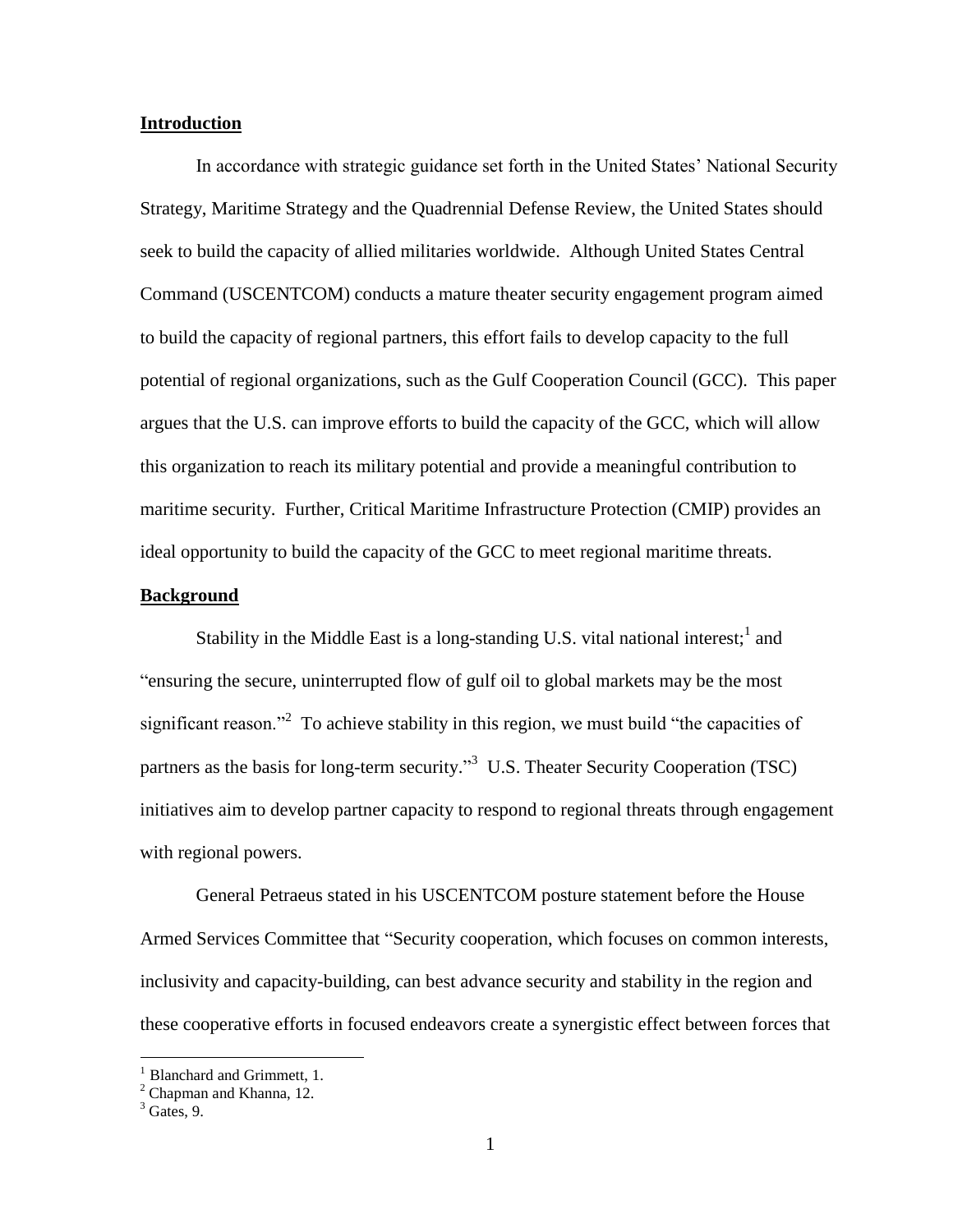can lead to an increased capacity for cohesive and effective operations in other endeavors."<sup>4</sup> Although military capacity alone will not ensure regional stability, a cohesive GCC that displays military effectiveness against viable regional threats, increases its potential to deter threats and properly handle threats should deterrence fail.<sup>5</sup>

The central question is what improvements can be made in the implementation of

USCENTCOM's TSC strategy that would yield better results in Building Partners' Capacity

(BPC), thus enhancing regional stability. The GCC's capacity to execute CMIP is critical to

advancing U.S. strategic objectives in the Middle East. Building capacity in this critical

maritime skill can serve as a catalyst for improved GCC military effectiveness across the

spectrum of potential threats in the region and the full range of military operations. This

paper proposes six key improvements to the U.S. effort to build the maritime capacity of the

GCC through CMIP:

1. Prioritize CMIP capability for GCC

2. Assign Destroyer Squadron 50 as USNAVCENT's planning authority for GCC capacity building efforts

3. Balance GCC exercise frequency with GCC operational capacity

4. Embed U.S. surface combatants with GCC squadrons during deployments

5. Utilize "Bullpen Approach" for GCC staff in preparation for command of CTF 152

 6. Rotate command of CTF 152 between GCC countries and CTG 152.1 between the United States, United Kingdom, Australia or other allied country as appropriate.

The concept that global economic instability is the gravest threat to national security

is gathering support in Washington and illuminates the importance of regional stability in the

<sup>4</sup> Petraeus, 7.

<sup>&</sup>lt;sup>5</sup> The Gulf Cooperation Council (GCC) was established in an agreement concluded 25 May 1981 in Riyadh, Saudi Arabia between: Bahrain, Kuwait, Oman, Qatar, Saudi Arabia and the United Arab Emirates. Based on their conviction about the connected nature of their security and that an aggression against one of them is deemed an aggression against all of them, cooperation in the military field has received the attention of the GCC states. Moreover, the security challenges in an unstable regional environment, like the gulf area, imposes on the GCC states coordination of their policies and mobilization of their capabilities. The GCC seeks to build their defense forces according to common conception. In this context, they have unified operational procedures, training and military curricula. They also endeavor to accomplish compatibility of their military systems. Global Security, 1.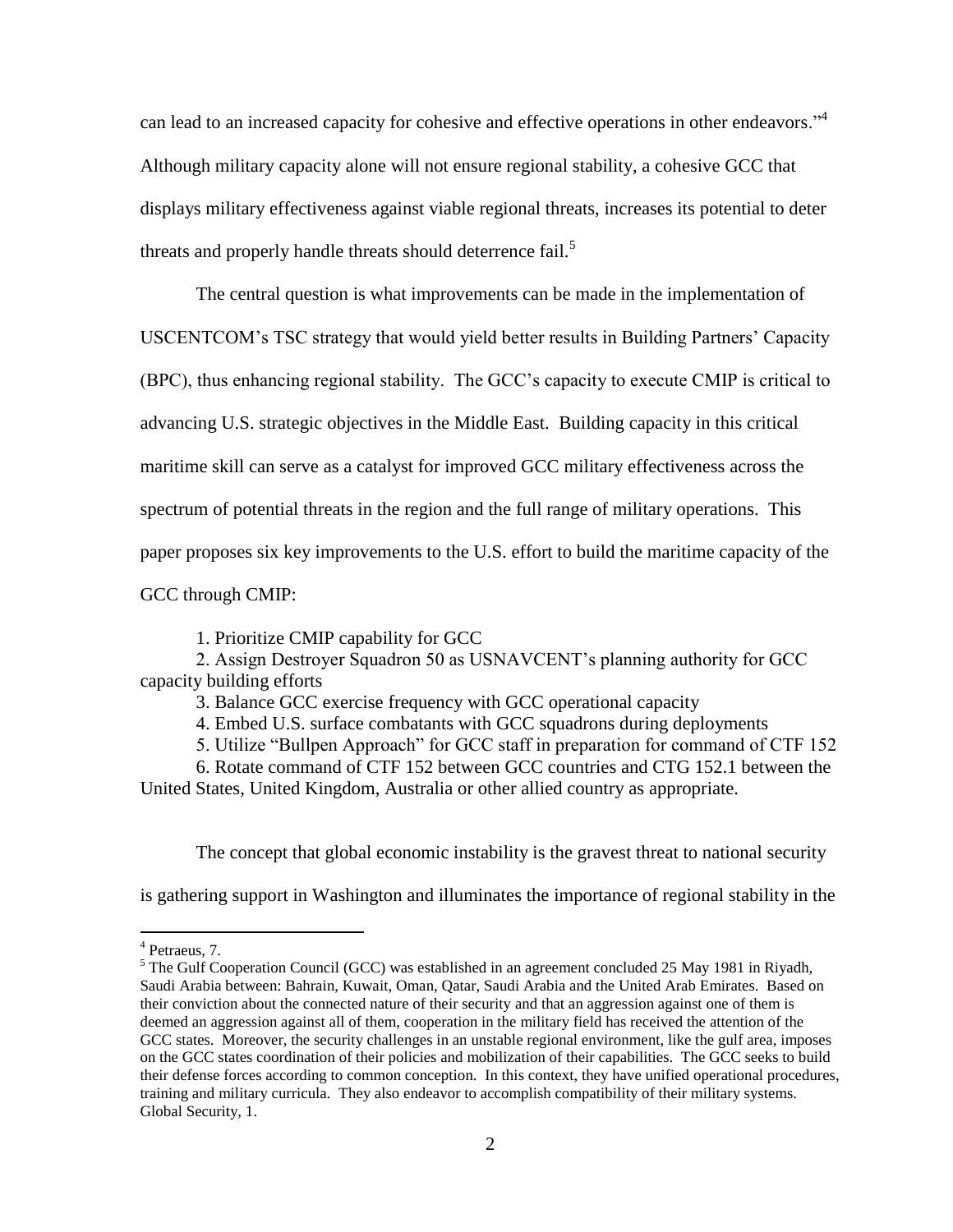Arabian Gulf.<sup>6</sup> When one considers that "no one could have imagined that the director of national intelligence would appear before Congress to argue that the principal threats the U.S. faces today are linked to the global economic crisis," it is apparent that the changing global security environment requires new strategies to meet emerging challenges.<sup>7</sup> As one of the world's primary oil providers, a major interruption in Arabian Gulf oil supplies would have an immediate negative impact on the global economy, which poses a serious national and global security threat.

At present, the Arabian Gulf accounts for roughly sixty percent of the world's proven oil reserves and thirty percent of all oil that is traded globally. By 2010, gulf exports will meet roughly half of all global oil consumption needs and will become the predominant source to which the Asia-Pacific region will turn to fill its burgeoning energy demands. Consequently, the perception is likely to arise that a serious interruption of gulf oil supplies would cause severe economic and financial dislocation as well as political and social instability in the developing world, and this in turn could generate pressure for western military action.<sup>8</sup> One can clearly see that an increasing global demand for Arabian Gulf oil, combined with the resource requirements of emerging powers like China and other Asia-Pacific states, offers new and dynamic challenges for the U.S. and GCC countries who endeavor to provide regional stability.

 Threats to Arabian Gulf oil are significant because organizations that desire to undermine western influence understand how devastating a major disruption in Arabian Gulf oil would be to the global economy. Regional conflicts in past decades centered on domination of Arabian Gulf oil, such as Iraq's invasion of Kuwait in 1990 and the Tanker

 $\frac{6}{7}$  Sokolsky, xv, 7.<br> $\frac{7}{7}$  Rothkopf, 8.

 $<sup>8</sup>$  Ibid, 7.</sup>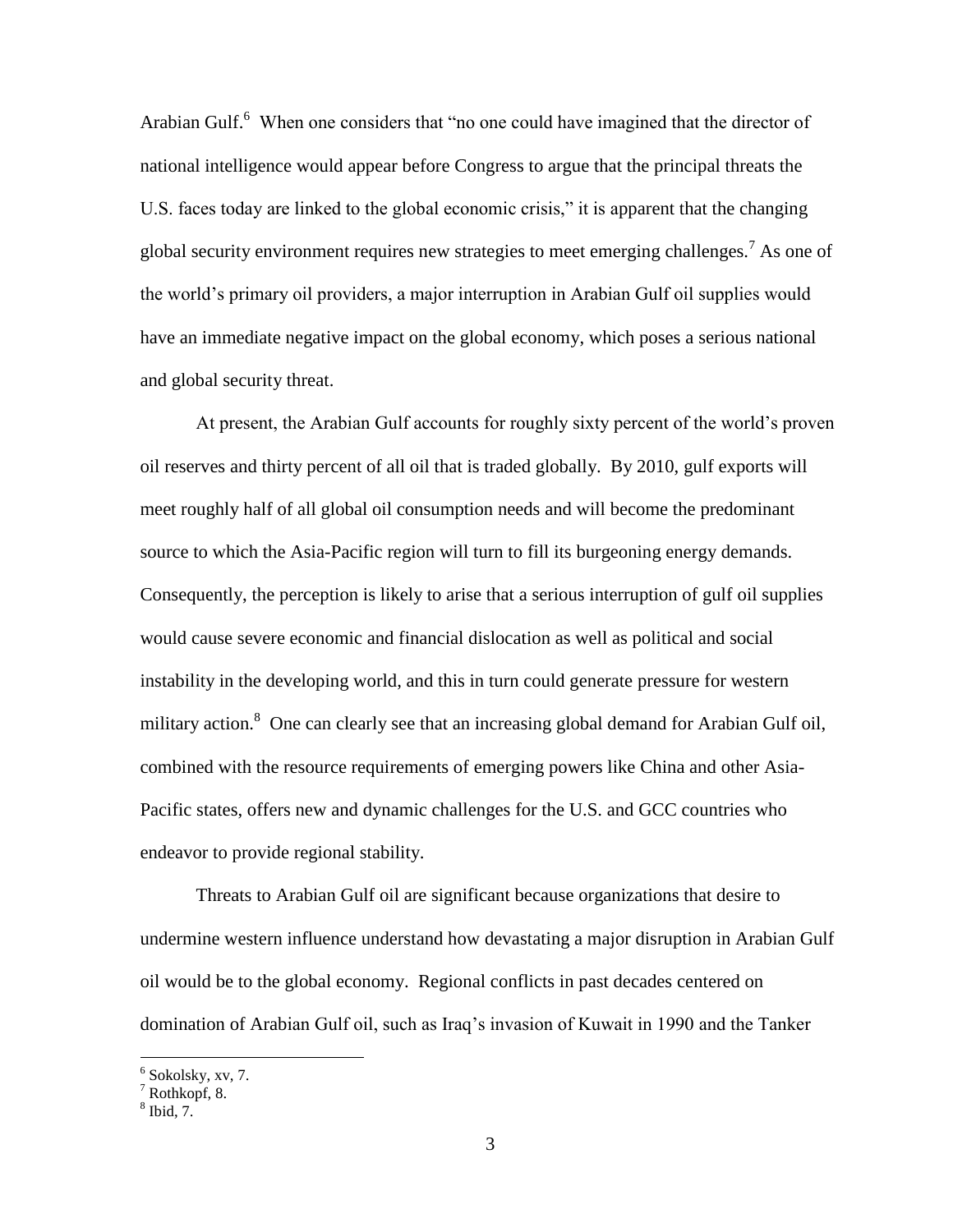Wars in 1987 and 1988. Today "Iranian attacks on or seizure of critical oil facilities cannot be ruled out."<sup>9</sup> Moreover, Al-Qaeda demonstrated resolve to disrupt regional oil production and global supply in the October 2002 attack against the oil tanker MV LIMBURG in the Gulf of Aden and the May 2004 attack against a compound housing oil company personnel in Saudi Arabia.<sup>10</sup> In short, as the global demand for Arabian Gulf oil increases, the strategic importance of regional stability also increases.

The United States cannot sustain a stable international system alone. In an increasingly interdependent world, challenges to common interests are best addressed in concert with likeminded allies and partners who share responsibility for fostering peace and security."<sup>11</sup> This national strategy of strengthening alliances to enhance regional stability has remained relevant since World War II, arguably before then, and is ever increasing in importance as challenges become more complex and the demand for global maritime presence grows. Secretary Gates addresses the Middle East specifically, noting "we will support a regional security architecture focused on strengthening defense capabilities and posture networks and on advancing regional stability."<sup>12</sup>

 Concurrent with the strategic implications of an increase in global demand for Arabian Gulf oil, a shrinking and globally dispersed U.S. maritime force provides the impetus for improving regional alliances with alacrity. As a result of the 2006 QDR, the Secretary of Defense directed the "Building Partnership Capacity Execution Roadmap" in order to focus efforts toward the successful execution of the strategy. This roadmap states that, "the United States will work with or through others; enabling partner capabilities,

<sup>&</sup>lt;sup>9</sup> Ibid, 19.

<sup>&</sup>lt;sup>10</sup> Chapman and Khanna, 16.

 $11$  Ibid, 57.

 $12$  Ibid, 67.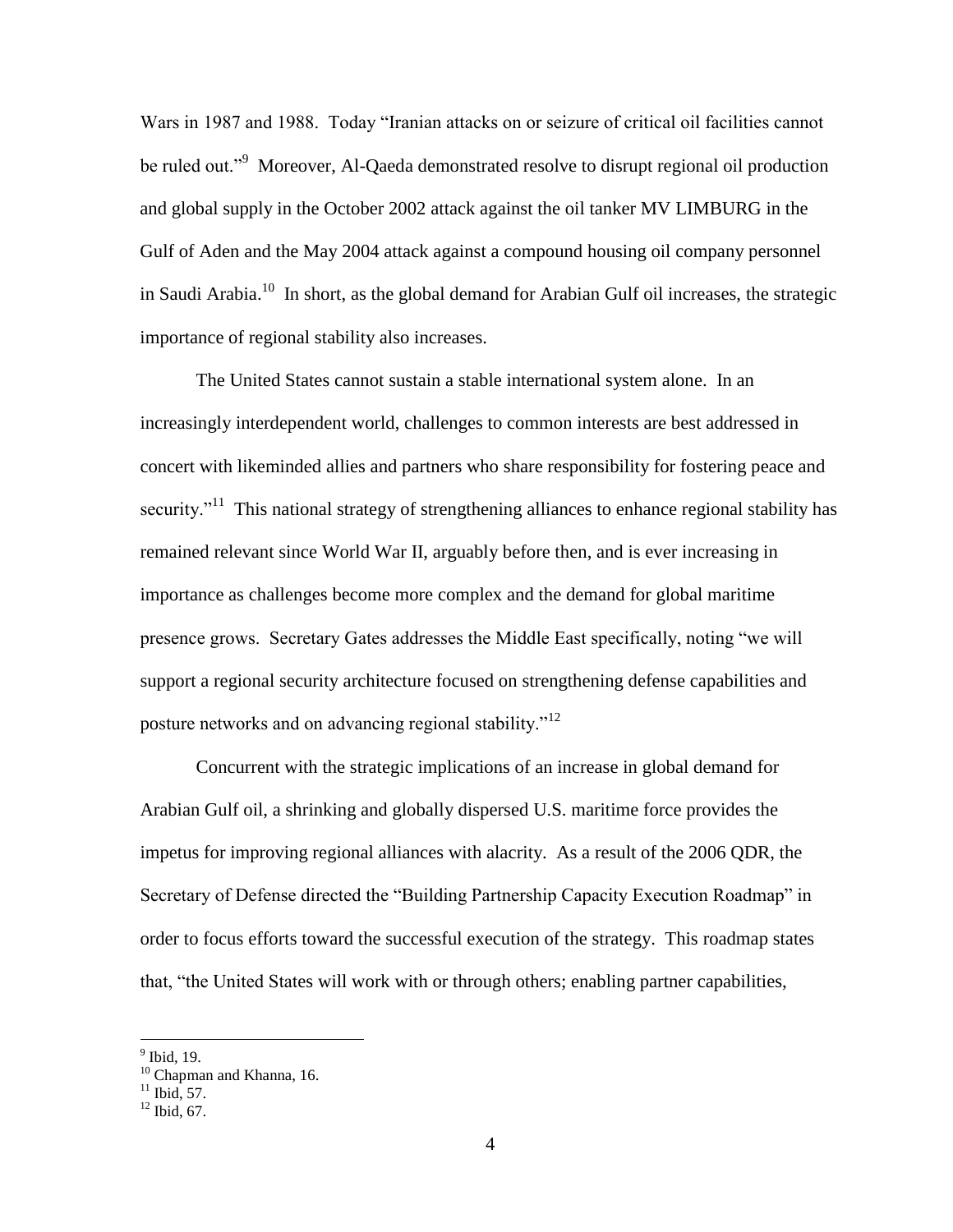building their capacity and developing collaborative mechanisms to share decisions, risks and responsibilities of today's complex challenges."<sup>13</sup> In May 2006, the U.S. launched the Gulf Security Dialogue (GSD) to revive GCC security cooperation with "the core objective of the promotion of cooperation to meet common perceived threats."<sup>14</sup>

Despite clear strategic guidance and prioritization of improving the maritime capacity of organizations such as the GCC, U.S. efforts continue to fall short of achieving meaningful capacity commensurate to maritime security challenges. Indeed, considering that GCC security cooperation is "in need of a revival after twenty-eight years" evokes doubts about its effectiveness and legitimacy.<sup>15</sup> A recent Rand study concerning building a better Arabian Gulf security system proposes that "GCC states are a long way from living up to their theoretical military potential" and that "the best evidence of this is the fact that Saudi Arabia, after decades of massive military investment, had essentially no operational capability to defend itself when Iraq invaded Kuwait in 1990; nor could it do so today."<sup>16</sup> To date, our GCC policy favored perfunctory arms sales decoupled from essential training and maintenance support, which produced well-armed GCC partners lacking capacity for effective military operations. The reasons why the U.S. attempted GCC development "on the cheap" are subject to debate, but the growing attractiveness of gulf oil as a strategic target, the ability of aggressors to attack oil infrastructure and the U.S. military's inability to provide persistent security demand a stronger GCC capability.

The most recent QDR, promulgated in February 2010, reiterates the strategic imperative to build partner capacity in order to assure security and stability in key regions

 $^{13}$  England, 5.

 $14$  Blanchard and Grimmett, 1.

<sup>&</sup>lt;sup>15</sup> Rathmell, Karasik and Gompert, 6.

 $16$  Ibid, 6.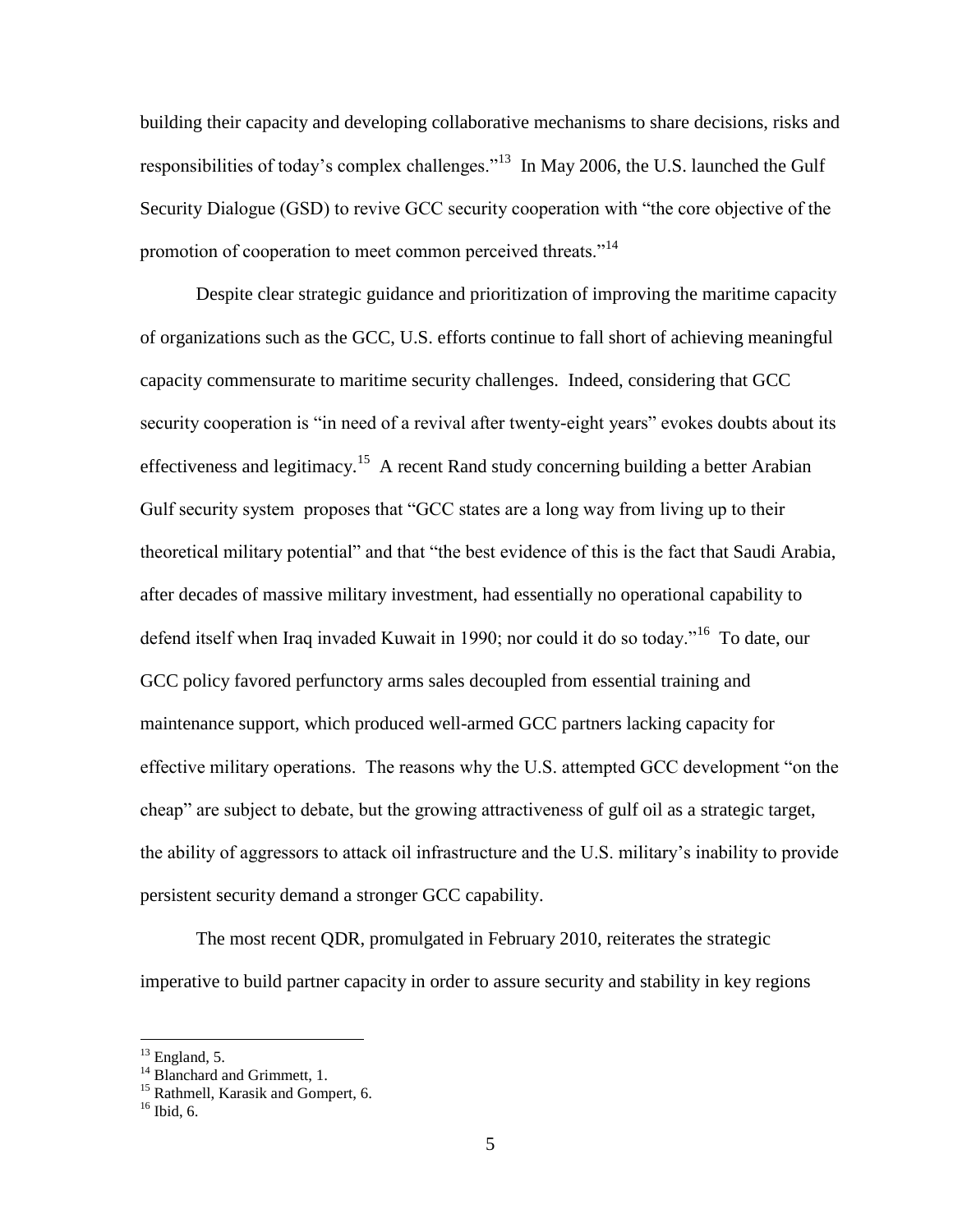like the Arabian Gulf. Indeed this new document stresses that the "United States assumed the role of a leading security provider after the end of World War II and the Department of Defense has worked actively to build the defense capacity of allied and partner states."<sup>17</sup> Moreover, it affirms, sustaining existing alliances and creating new partnerships are central elements of U.S. security strategy.

#### **Critical Maritime Infrastructure Protection Defined**

By now the need for building the maritime capacity of the GCC to contribute to the regional security of the Arabian Gulf is clear. What requires clarification is what we mean specifically by CMIP as a critical maritime skill set and why this capability is so critical to enhanced regional stability in the Arabian Gulf.

Critical Maritime Infrastructure refers to offshore oil platforms (OPLATS) and associated infrastructure. CMIP is the layered defense of these OPLATS by maritime forces. The execution of CMIP requires clear and effective command and control and collective Pre-Planned Responses (PPRs).<sup>18</sup> Figure 1 shows a notional layered defense scheme commonly employed in the defense of critical maritime infrastructure. The scheme typically relies on sectors assigned to surface combatants with a Scene of Action Commander (SAC) assigned either on the OPLAT itself or aboard the most capable surface combatant. The SAC is responsible for positioning assets within the sectors, maintaining the recognized maritime picture in the immediate vicinity of the OPLAT, controlling oil tankers during loading, designating contacts of interest and managing the execution of PPRs in response to potential threats.<sup>19</sup> The speeds with which adversaries can attack the OPLATs require the use of

 $17$  Gates, 2010, 26.

<sup>&</sup>lt;sup>18</sup> Williams, 3-3.

 $19$  Ibid, 3-3.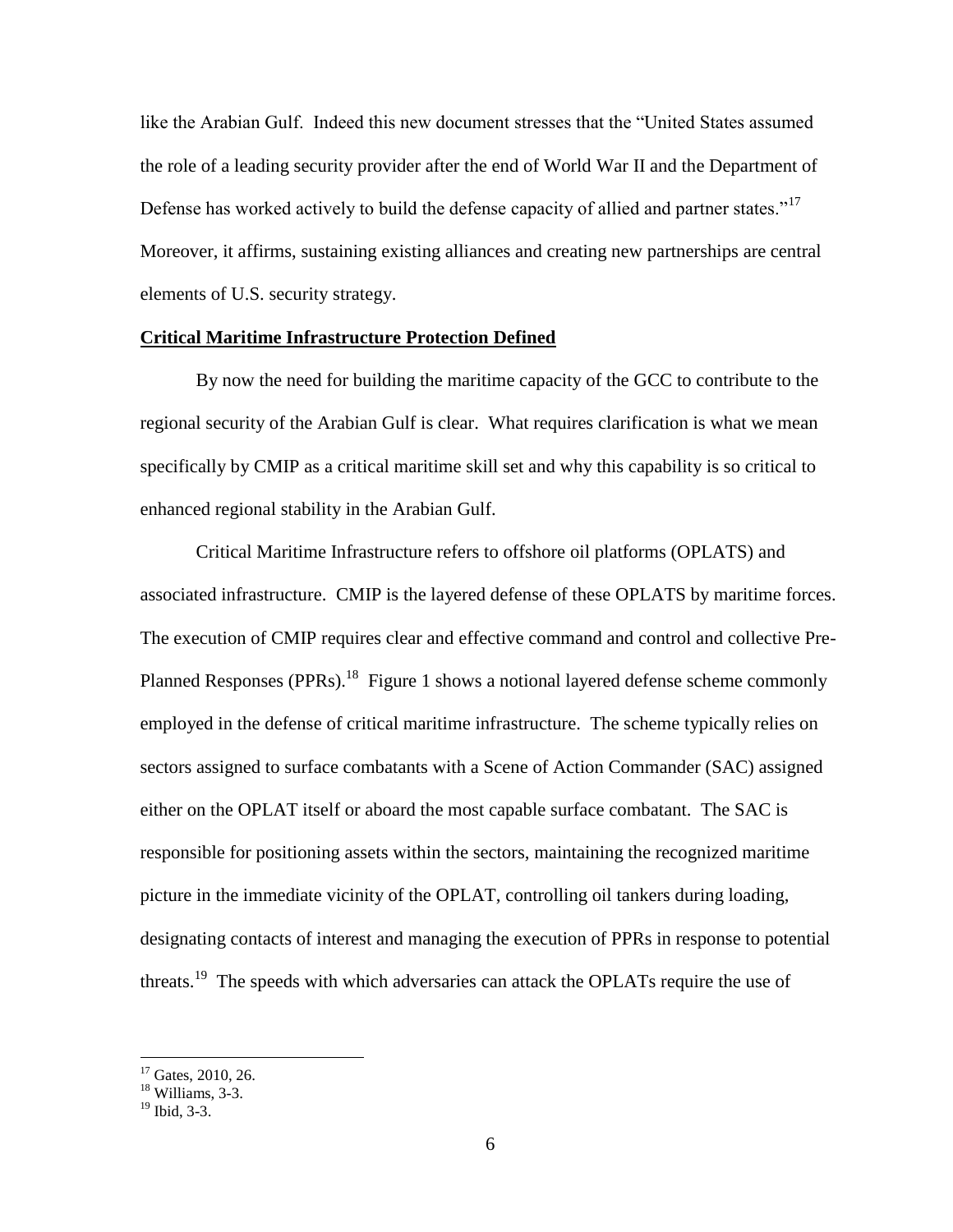"PPRs in order to allow timely and proper responses by subordinate units in the absence of higher guidance."<sup>20</sup>



Figure 1: Notional Layered Defense of CMIP Vital Area.

One can clearly imagine the complexity of effective CMIP when operating amid dense shipping in confined water space with coalition forces. Although the task to provide CMIP is challenging, with proper training, command and control and common procedures, GCC maritime forces can accomplish this critical mission.

### **Where We Struggle**

It is encouraging that our government recognizes the urgent need to develop GCC capacity. General Petraeus stated "a new architecture for cooperative security is emerging in the region from what in the past has been a relatively loose collection of security relationships and bi-lateral programs.<sup>221</sup> By developing the capacity of GCC countries in CMIP, we will achieve great advancements in regional security through interoperability and

 $20$  Ibid, 3-6.

 $21$  Petraeus, 7.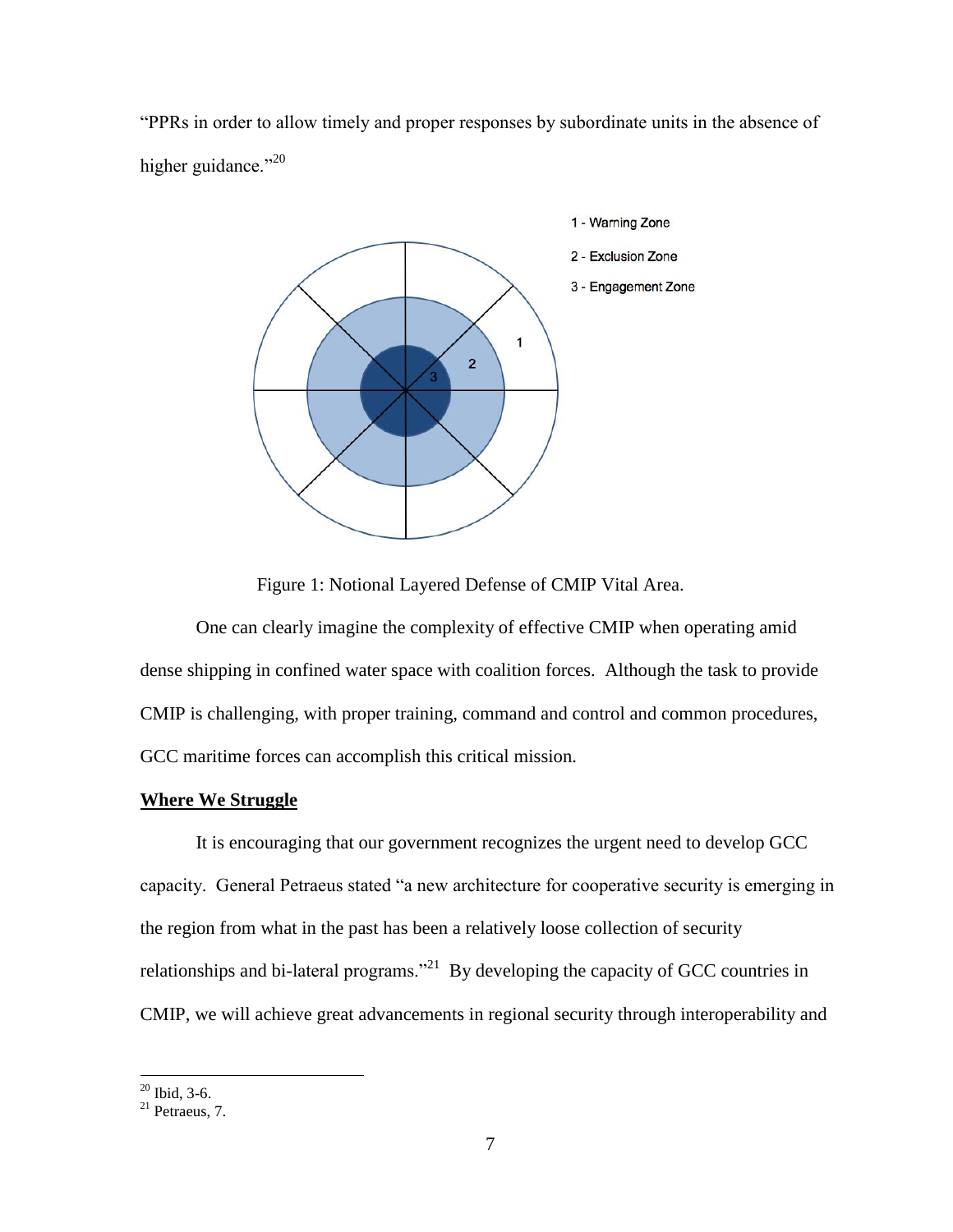strong relationships and synergies that enable greater capacity in the full range of military operations and contingencies. $^{22}$ 

The advantage of USCENTCOM's strategy is that it realizes cumulative growth in building capacity through developing proficiency in response to common regional threats. Developing key relationships with GCC leaders enables greater flexibility and cohesion when reacting to emerging challenges. Demonstrated interoperability and capacity contributes to regional stability through deterrence and crisis response.

Although USCENTCOM's new regional security architecture is a step in the right direction, it relies on flawed mechanisms for military training. The strategy aligns TSC objectives with GSD pillars for regional security and identifies "shared interests."<sup>23</sup> The premise of this strategy is to develop various GCC networks that can be leveraged to defeat threats and achieve desired operational effects, such as enhanced trust and confidence among neighbors, collective deterrence and defense, and enhanced security.<sup>24</sup> Difficulty in achieving these desired effects stems from systemic problems during execution, which precludes maximum return in achieving nested strategic objectives.

During a recent USNAVCENT deployment, I focused on GCC maritime exercise planning and execution within the Arabian Gulf and noticed several factors that impede progress in building capacity of GCC partners. One impediment is the practice of tasking the

<sup>&</sup>lt;sup>22</sup> To this point, GEN Petraeus, in his statement before the House Armed Services Committee on 2 April 2009, adds "this network [GCC] of cooperation is both effective and sustainable because it creates synergies and, as it grows, strengthens relationships. Each cooperative endeavor is a link connecting countries in the region, and each adds to the collective strength of the network. The mechanisms put in place to coordinate efforts in one area, such as piracy, smuggling or littoral security, can often be leveraged to generate action in other areas, such as a rapid response to a major oil spill in the gulf or in the aftermath of a typhoon or earthquake. Moreover, progress made in generating cooperation in a set of issues can serve as an opening for engagement on other issues, thereby promoting greater interdependence. As a result, a growing network not only works to improve interoperability and overall effectiveness in providing security; it also builds trust and confidence among neighbors and partners (Ibid, 7).

 $^{23}$  Beck, 5.

 $^{24}$  Ibid, 6.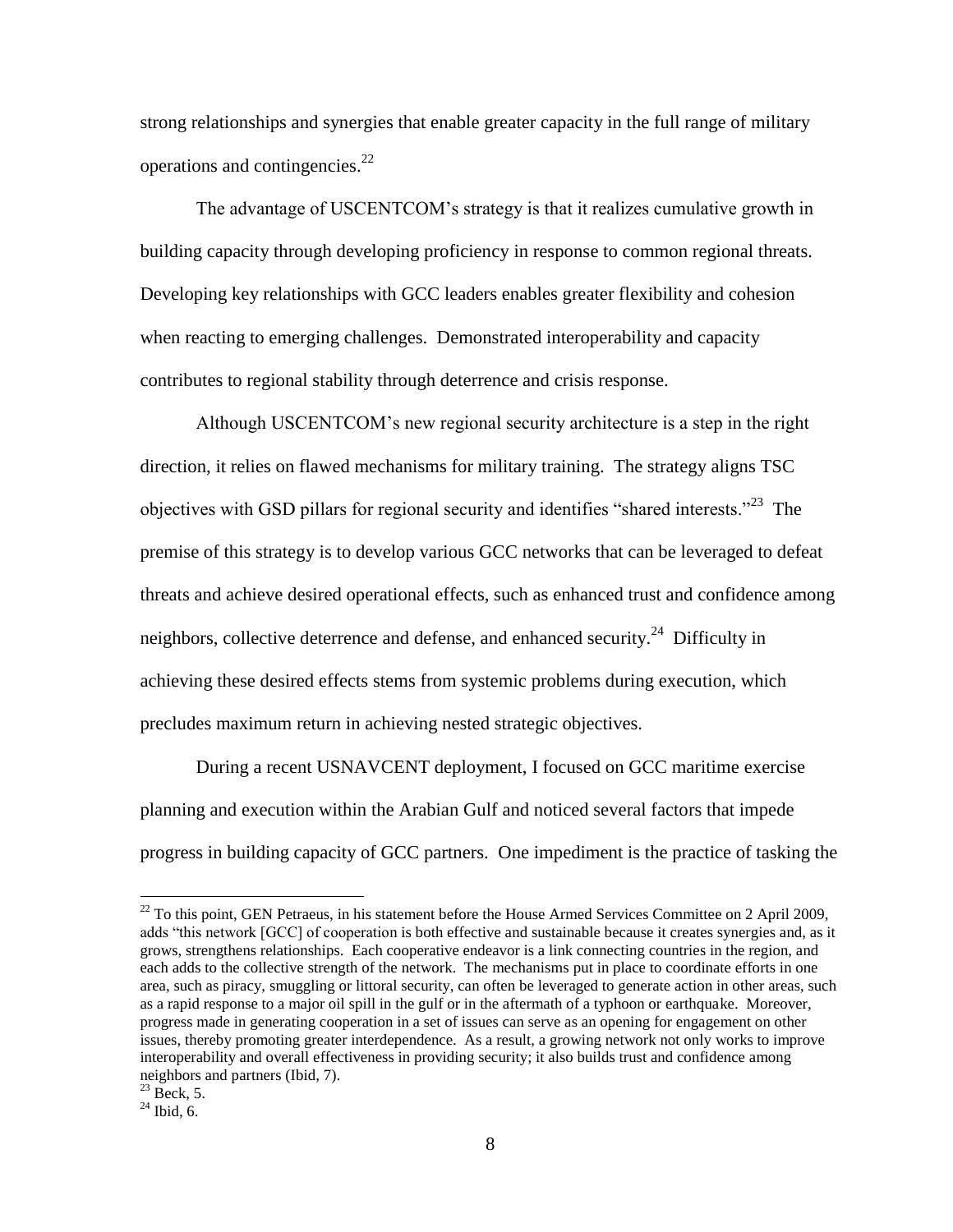deployed Carrier Strike Group's Destroyer Squadron (DESRON) with leading USNAVCENT's TSC maritime exercise program. This is problematic because it tasks a transient command with engagement and relationship building.

Strong relationships, vital to the success of our strategy, are based on trust and confidence, which can only be attained with continuity over significant time. Essentially, USNAVCENT rotates a new command into the TSC maritime exercise engagement role every four to six months, which undermines our ability to build trust and confidence with GCC partners. Indeed, this process, bereft of continuity of leadership, precludes the very "synergies and strong relationships" that GEN Petraeus endeavors to cultivate with our GCC partners.

In navy parlance, frequent rotation of key personnel is known as churn. Churn inhibits corporate knowledge in maritime exercise engagement. Continuity, however, enables the application of lessons learned from previous exercises to future exercises. I recall multiple conversations during maritime exercises with GCC commanding officers that complained that our rotation policy negatively impacted these exercises. The exercises fail to progress in complexity and depth because of inexperienced USNAVCENT planners, which ultimately limits our potential for capacity building.

Another problem is an overly aggressive exercise routine, which taxes planning and operational limits of GCC partners - another common concern voiced by GCC commanding officers. This also impacts USNAVCENT planners because time constraints prevent developing meaningful exercises that incorporate lessons learned and challenge participants.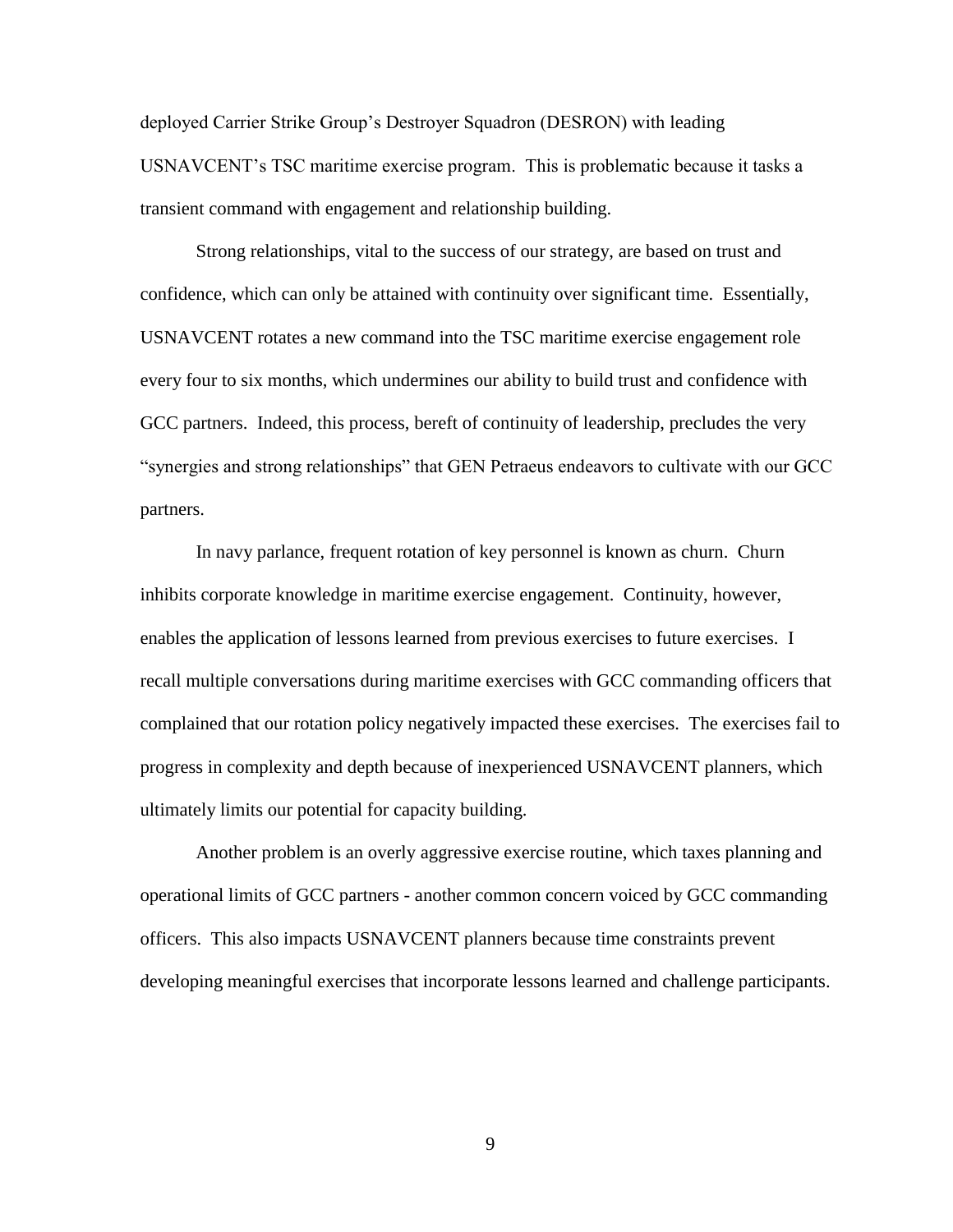

Figure 2: Notional GCC Surface Exercise Engagement Annual Load.

Figure 2 shows a notional, but typical, annual exercise and focused operation schedule of surface engagement between a GCC nation and CTF 152. Focused operations are multi-lateral GCC and Coalition Maritime Force (USNAVCENT's coalition command) operations in the Arabian Gulf (CTF 152's Area of Operations) that focus on missions along any of the Commander's key Lines of Operation. These events are typically 7-14 days in duration and require as much, if not more, planning and preparatory staff work as exercises. When one considers that Islamic cultural requirements prevent any planning or exercise events by the GCC partners during Ramadan, it is clear that the operational tempo increases in the months surrounding August and September to compensate.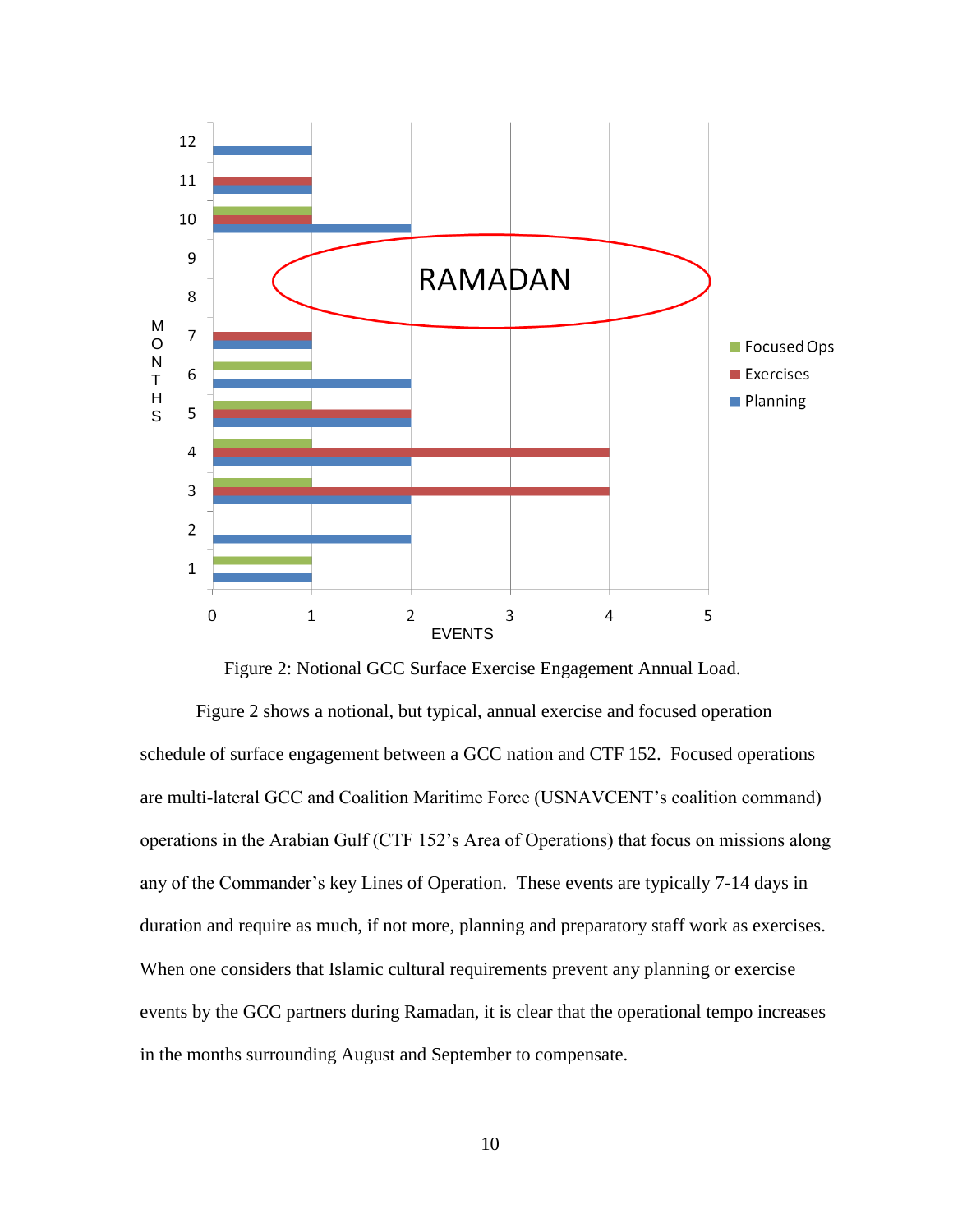From experiences with both GCC mid-grade and senior level officers and their USNAVCENT counterparts, this high tempo of exercises and focused operations is ineffective. This is evidenced by frequent last minute cancellations from GCC ships assigned to exercises and focused operations and a persistent inability to incorporate lessons learned from previous exercises due to limited planning time for the USNAVCENT staff.

There are 18 major events at sea (exercises and focused operations) and 16 planning events in this notional year. The detailed analysis of the correct number of major events and planning events that USNAVCENT and each GCC country can effectively execute is beyond the scope of this paper. However, based on knowledge of U.S. ship and staff planning capacities for exercises and operations at sea, while simultaneously managing myriad other requirements inherent in running a ship or staff, it is clear that 1.5 major events per month sustained for an entire year is far too aggressive. I contend that the quantity of exercises dilutes the quality of preparation, training value and therefore, the potential for building partner capacity, which is the paramount strategic objective.

#### **How We Can Improve**

Changing our approach to GCC exercise engagement is required to achieve greater partner capacity.

1. Because CMIP is vital to assuring the free flow of strategic resources to global markets, USNAVCENT should prioritize CMIP capability among other maritime capabilities for urgent development with our GCC partners. The aforementioned strategic importance of the uninterrupted flow of Arabian Gulf oil to global markets and the viability of threats against the oil industry demands competency in this maritime skill of the ships stationed in the region charged with assuring regional stability. Moreover, the synergies gained from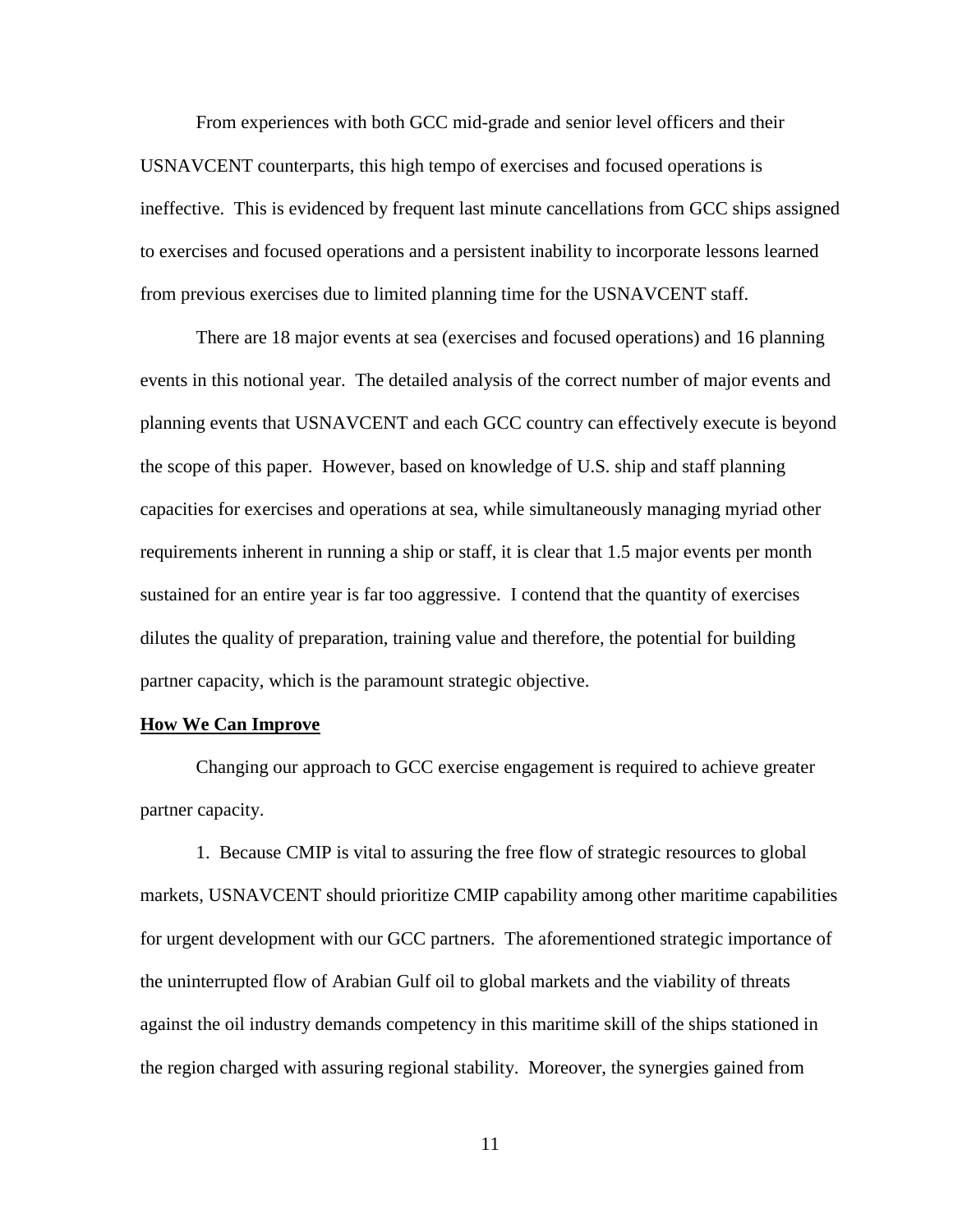working together with GCC navies to develop this capacity translate well to other required maritime skills such as maritime interdiction operations, search and rescue, crisis response and traditional surface warfare competencies.

Indeed, common procedures for conducting layered defense of a high value unit in traditional surface warfare have many similar concepts with defense of an OPLAT. The detailed procedures for gaining and maintaining maritime awareness, command and control of forces aligned against a common threat, utilization of reconnaissance assets, voice procedures, execution of pre-planned responses and common rules of engagement are synergies that can be leveraged when operating together in the full range of military operations and crisis response options. Improving proficiency in CMIP alone will not approach the full potential of GCC military capability.

Some might argue that prioritizing the CMIP maritime capability as the foundation of GCC capacity building efforts is not the optimal approach. Perhaps focusing on more traditional naval capabilities such as air defense or surface warfare would be more beneficial in building GCC maritime capacity. The argument in support of prioritizing CMIP is that it is a legitimate regional challenge, with potentially global economic impact, that each individual GCC state must be prepared to protect. Moreover, U.S maritime forces have more than ten years of expertise and experience building the capacity of Iraqi maritime forces in CMIP in the Northern Arabian Gulf and can leverage that experience to rapidly build GCC capacity.

2. Strong relationships, which provide the foundation for interoperability across the full range of military operations, cannot be achieved if we utilize transient commands as engagement teams. The need for continuity drives the recommendation to assign DESRON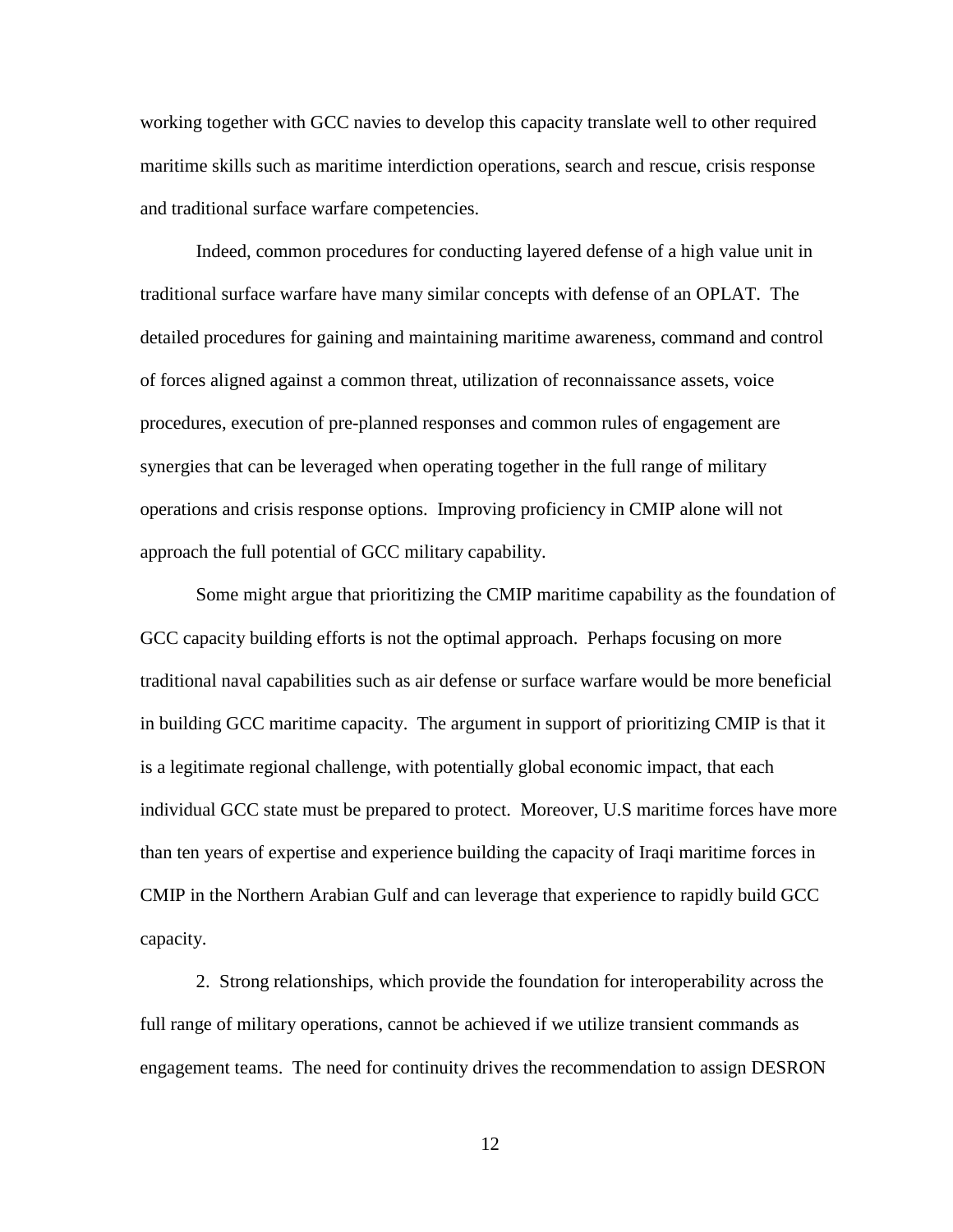50 with planning authority for GCC exercise engagement. DESRON 50 is permanently assigned to USNAVCENT in theater and has personnel with tour lengths between one and two years. Without any further changes, assigning DESRON 50 to this task would increase continuity in exercise planning and execution and relationship building by 100-125% based on tour lengths alone. Conversely, the short tenure of DESRON staffs taken from the deployed Carrier Strike Group prevents continuity.

DESRON 50 affords the best opportunity to leverage corporate knowledge and enable stronger relationships through persistent engagement with key GCC counterparts. Increasing tour lengths for DESRON 50 billets to a minimum two years is also recommended. Although increasing tour lengths overseas presents challenges for military families and morale, it achieves greater dwell time with our partners, which further bolsters relationships and sustains corporate knowledge.

3. Reducing the frequency of GCC exercises allows adequate time for planners to develop meaningful exercises that increase in complexity and depth to challenge participants and advance capabilities. This also reduces the operational burden on GCC partners which encourages exercise participation and allows greater growth. At first glance, fewer exercises may appear to impede building GCC partner capacity, but we must first endeavor to improve the quality of exercises instead of relying on quantity. Figure 2 showed a typical annual workload for bilateral, multilateral surface exercises and CTF 152 focused operations. One can see that the amount of planning and preparation required to execute these exercises and focused operations may exceed the capacity of GCC navies and their staffs. The GCC staff organization alleviates some of this planning burden, as does embedding U.S. Navy ships in GCC squadrons.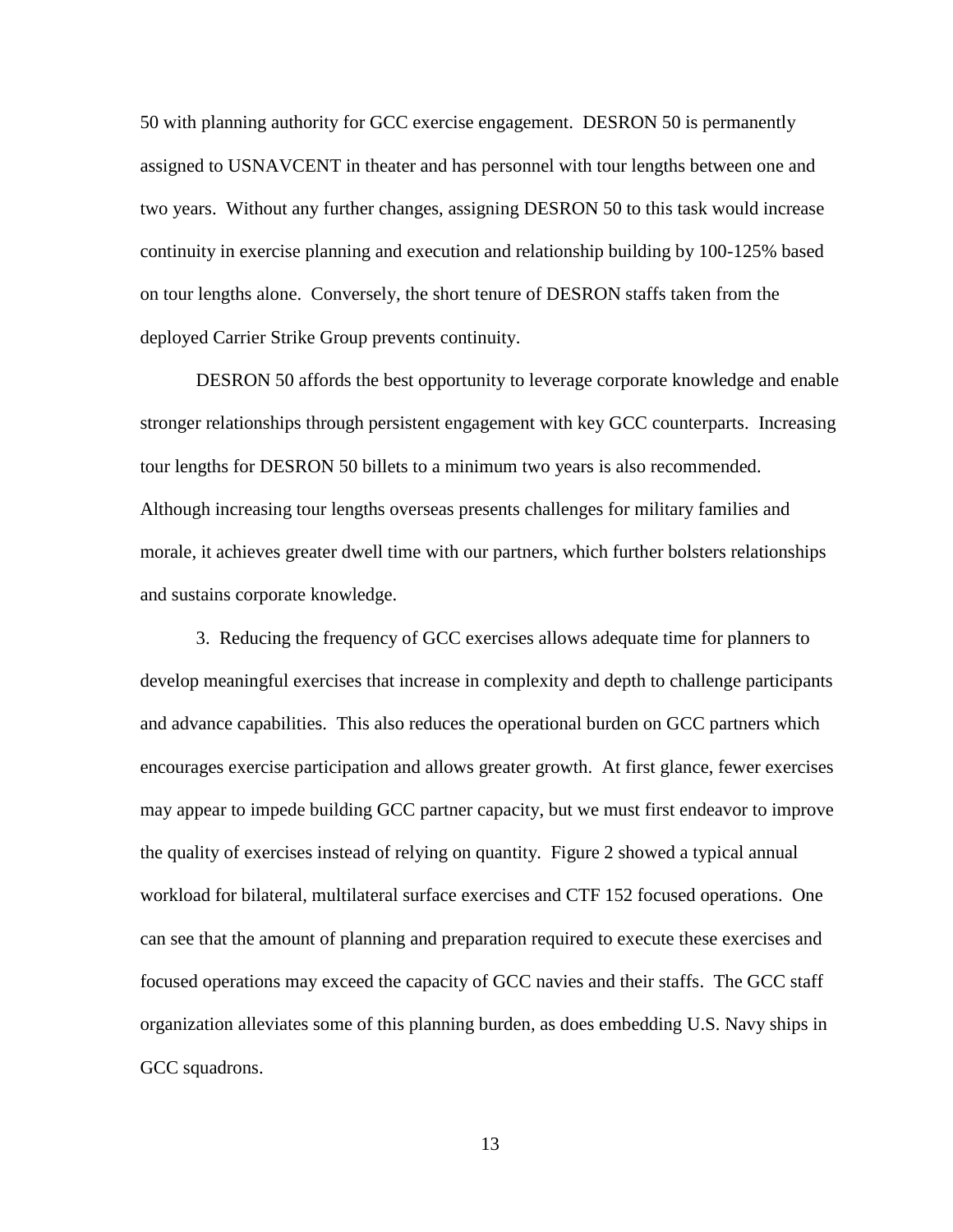By executing GCC surface exercises at a pace that is barely sustainable by both USNAVCENT planners and GCC counterparts, the quality of exercises and the resultant return on investment is capped at a level of mediocrity in BPC. Because planners do not have proper time to develop exercises that incorporate previous lessons and react to analytic trends based on measures of performance and measures of effectiveness, GCC surface exercises never progress beyond the most basic levels of competency. This could explain Rand's assertion that GCC states are a long way from living up to their theoretical military potential. In order to change the paradigm, USNAVCENT must not accept the status quo with respect to its GCC maritime exercise program.

It is likely that USCENTCOM and USNAVCENT possess metrics that substantiate the current number of exercises and focused operations, which would appear to support a counterargument to a call for a reduction in the overall quantity of engagements with GCC maritime forces. One must consider that despite what these metrics may suggest, the bottom line is that the status quo program, which has been executed for at least the past ten years, results in a basic level of capacity with limited effectiveness against challenges in the maritime domain. Recent strategic guidance, such as the QDR Execution Roadmap for BPC and the reinvigoration of the Gulf Security Dialogue, debunk any assertion that the status quo is sufficient to develop a GCC capable of meeting the challenge of maritime security in the region.

4. Embed U.S. ships in GCC squadrons during deployments. These ships would assimilate into GCC squadrons and operate from their homeport for six months. This persistent engagement would demonstrate how we train, educate, maintain and prepare for maritime operations. This process would improve relationships, interoperability and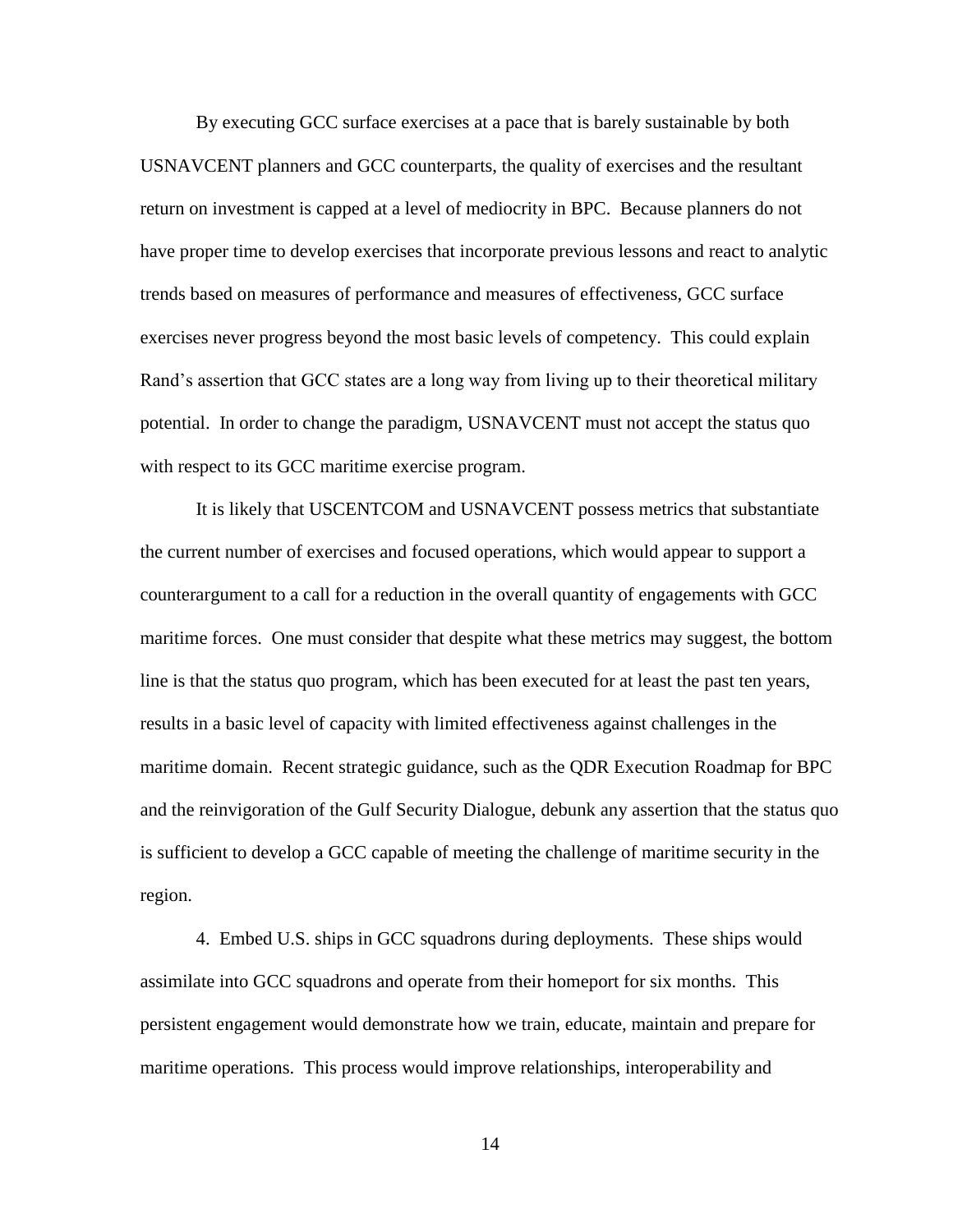preparedness for CMIP. The ships of choice are the U.S. Navy's Patrol Coastal class and the U.S. Coast Guard patrol ships traditionally assigned CMIP duties. These platforms are the U.S. maritime experts at CMIP because they have been assigned these duties in support of Iraqi oil platforms in the Northern Arabian Gulf since the first Gulf War. We can leverage their expertise and the lessons learned from more than a decade of operations with Iraqi maritime forces and apply them to our efforts to build the capacity of the GCC in this critical maritime skill.

Instead of limiting valuable engagement to short duration planning events and exercises at sea, assimilating U.S. maritime forces into GCC squadrons offers persistent engagement over significant amounts of time. This contributes to building stronger relationships, improving preparation for exercises and focused operations at sea, and translation of maritime skills across the full range of military operations by sharing experiences and learning together. Imagine the possibilities for building capacity if USNAVCENT dedicated a Patrol Coastal ship and its crew to a GCC squadron underway and inport for six months. This would offer increased opportunities to share procedures and lessons across the maritime operations discipline outside of the narrow constraints of typical exercises at sea. Key disciplines such as maintenance, planning, training, damage control, seamanship, command and control, and communications could be shared, observed and cross-trained. This provides an excellent opportunity to strengthen our relationships with GCC partners and improve capacity and interoperability.

Although opposition from the Task Force Commander of those U.S. forces might be anticipated, assigning DESRON 50 as the planning authority for GCC engagement eliminates that resistance since Patrol Coastal Craft are assigned to his task force already. In other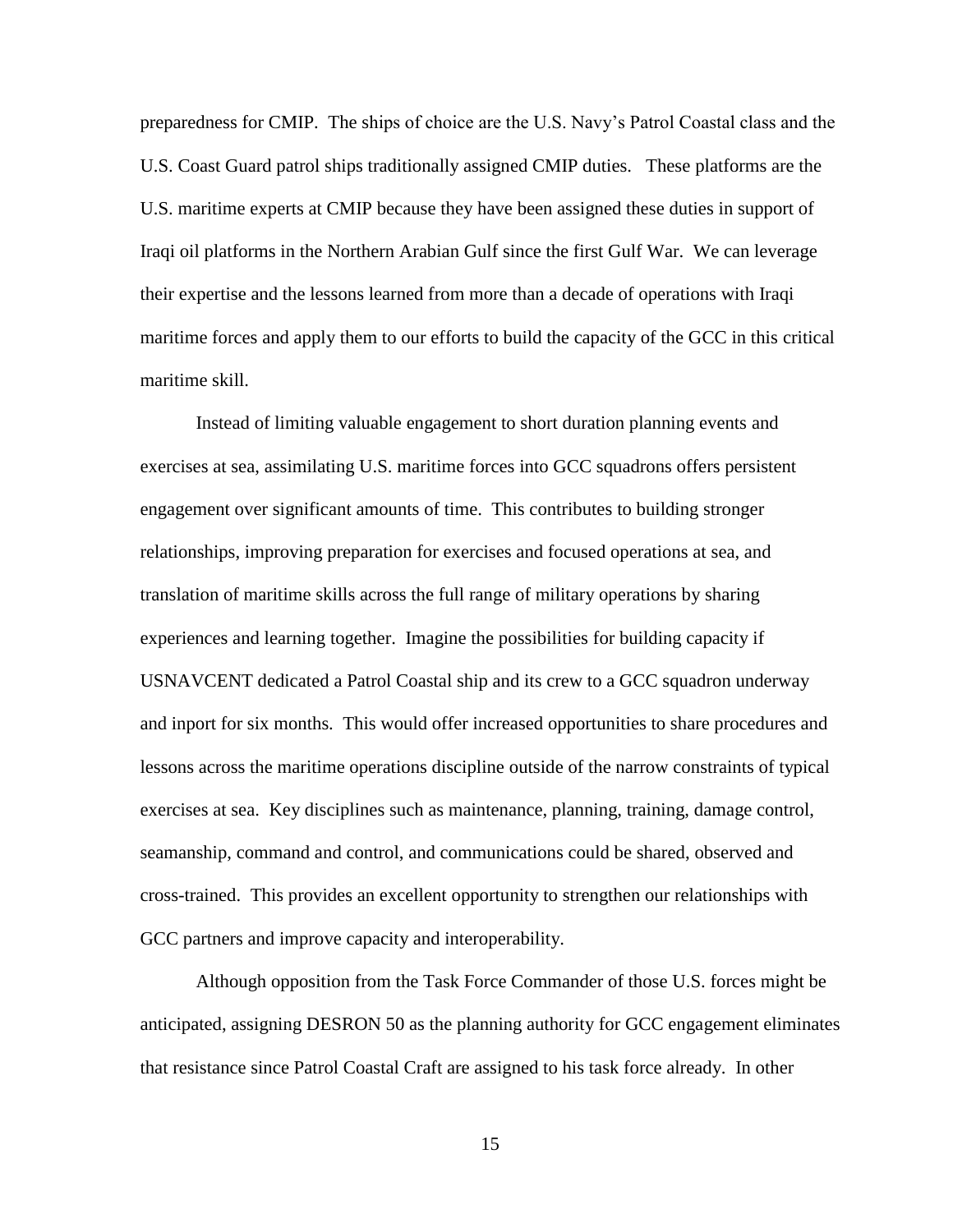words, DESRON 50 will not lose any operational or administrative controls by assigning his ships to GCC squadrons. Indeed, on the contrary, DESRON 50 would have a vested interest in supporting such a measure because as the planning authority, he is charged with building the maritime capacity of the GCC.

5. Assign GCC staff officers to CTF 152 for tours of two-year duration. These officers should fill important staff positions and progress through those positions (intelligence, operations, plans, chief of staff) for professional development and improved interoperability. These staff officers would be integral to GCC exercise planning, coordination and execution; their regional expertise, language skills and cultural awareness provide great advantages to improving the realism and effectiveness of USNAVCENT's maritime exercise program as well as execution of focused operations within the Arabian Gulf. Persistent engagement inherent in permanently assigned GCC staff members will have similar positive effects within USNAVCENT as U.S. ships assigned to GCC squadrons.

As Figure 3 shows, upon full integration of GCC staff officers, CTF 152 will be commanded by the lead GCC nation, with key support from the U.S., U.K., AUS or other NATO forces in the CTG 152.1 role. GCC officers will fill the critical lead roles for each principal department while being supported by U.S., U.K., AUS, and NATO counterparts. It is vital to put GCC officers in lead positions within the command, supported by non-GCC forces in order to cultivate GCC confidence and develop lasting capacity and relationships within the GCC.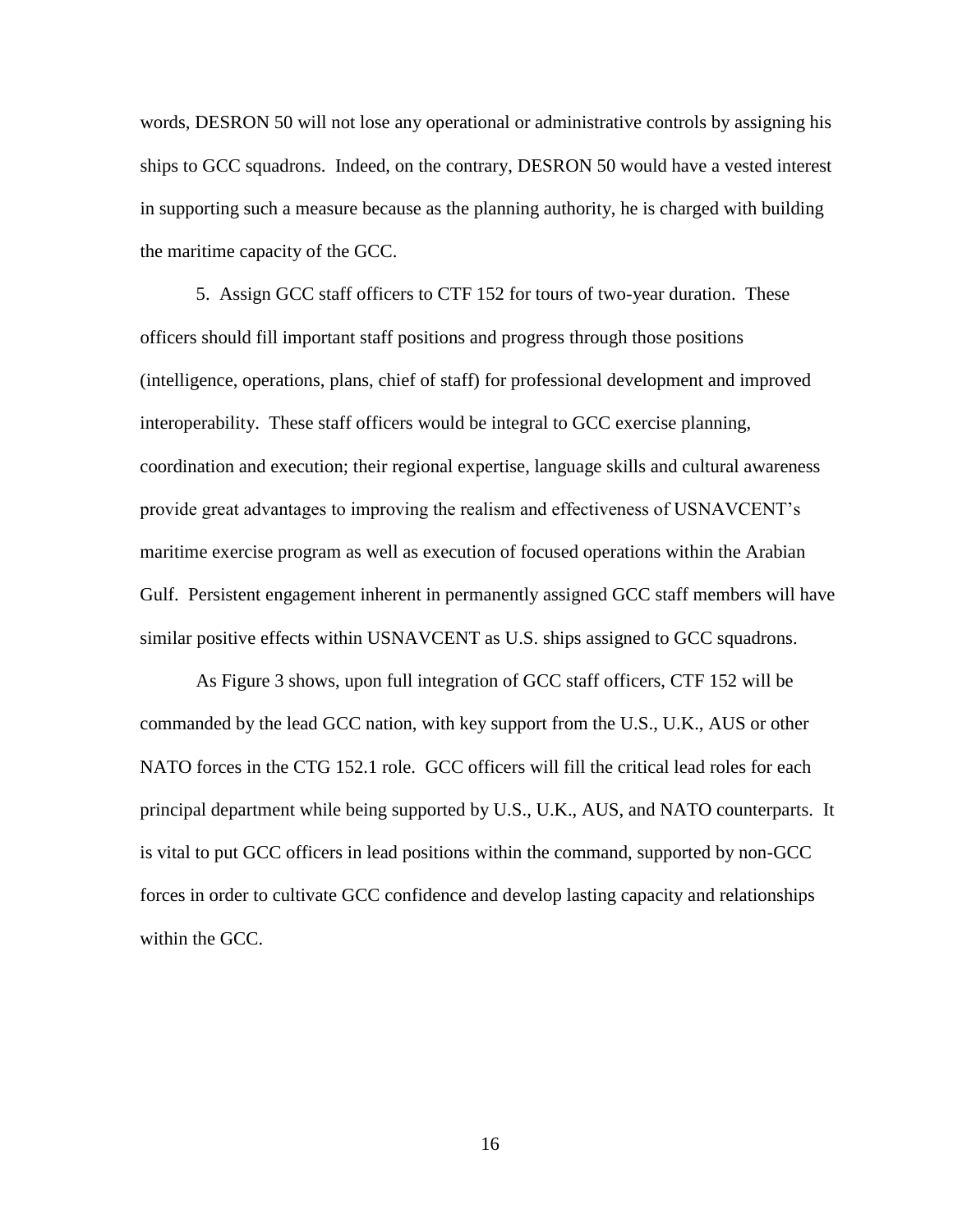

Figure 3: Notional CTF 152 Staff Structure with Full GCC Integration.

The process centers on building individual GCC maritime staff capability culminating in command of CTF 152. GCC staff officers enter into key assistant positions within the staff in the months leading up to their nation taking command. The intent is to assimilate new officers during an introductory period of on-the-job training as a key staff assistant in order to prepare them for lead roles while their nation commands.

The aim is to develop capable staff officers ready to fill key roles on the staff upon the command of CTF 152 by their country. One can see the value in this gradual process of moving up within the hierarchy of the command structure leading up to the command period. Not only will this ensure the preparedness of the individual country's staff for command, it inherently fosters team-building within the GCC because other GCC country staff officers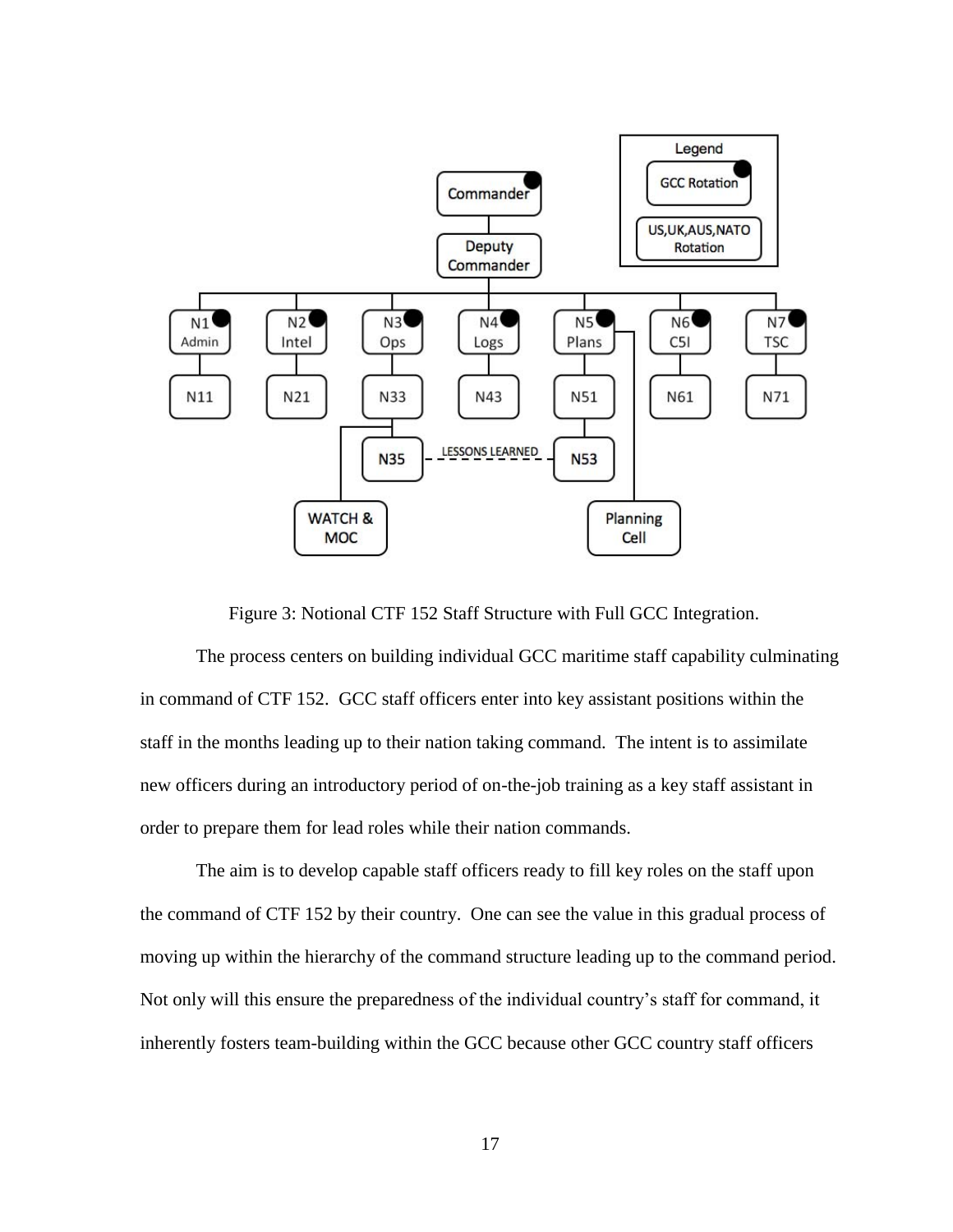will be absorbed into the organization continually as their country approaches the command period.

Envision the United Arab Emirates in command for six to twelve months with Bahrain on deck, followed by Kuwait then Saudi Arabia. The rotation continues with each GCC country commanding in succession for six to twelve month periods. The U.S., U.K., AUS, and NATO staff will rotate on a two-year basis in order to maintain staff continuity during the GCC command rotations. Likewise, it will be important to stagger U.S., U.K., AUS, and NATO rotations in order to maintain continuity of the core support structure within the staff.

One must consider the possibility that GCC nations may not be able to support two year tours to CTF 152 for their officers. Reaching an agreement to increase tour lengths for CTF 152 is something that will need to be addressed with each individual country during TSC staff talks with USNAVCENT. The bottom line is that increasing tour lengths supports continuity within the command and sustained engagement with GCC officers, which contributes to building stronger relationships and developing multinational synergies that strengthen the GCC.

6. Organize the CTF 152 staff with a rotation of the GCC nations in command and a rotation of U.S., U.K., AUS and NATO countries in the key planning and support role as CTG 152.1. This construct allows GCC nations the opportunity to command maritime operations in the Arabian Gulf as well as lead the key maritime exercise and focused operations program. A key aspect in developing effective interoperability as a staff, as well as units at sea, is to fill key support roles within CTF 152 with U.S., U.K., AUS and NATO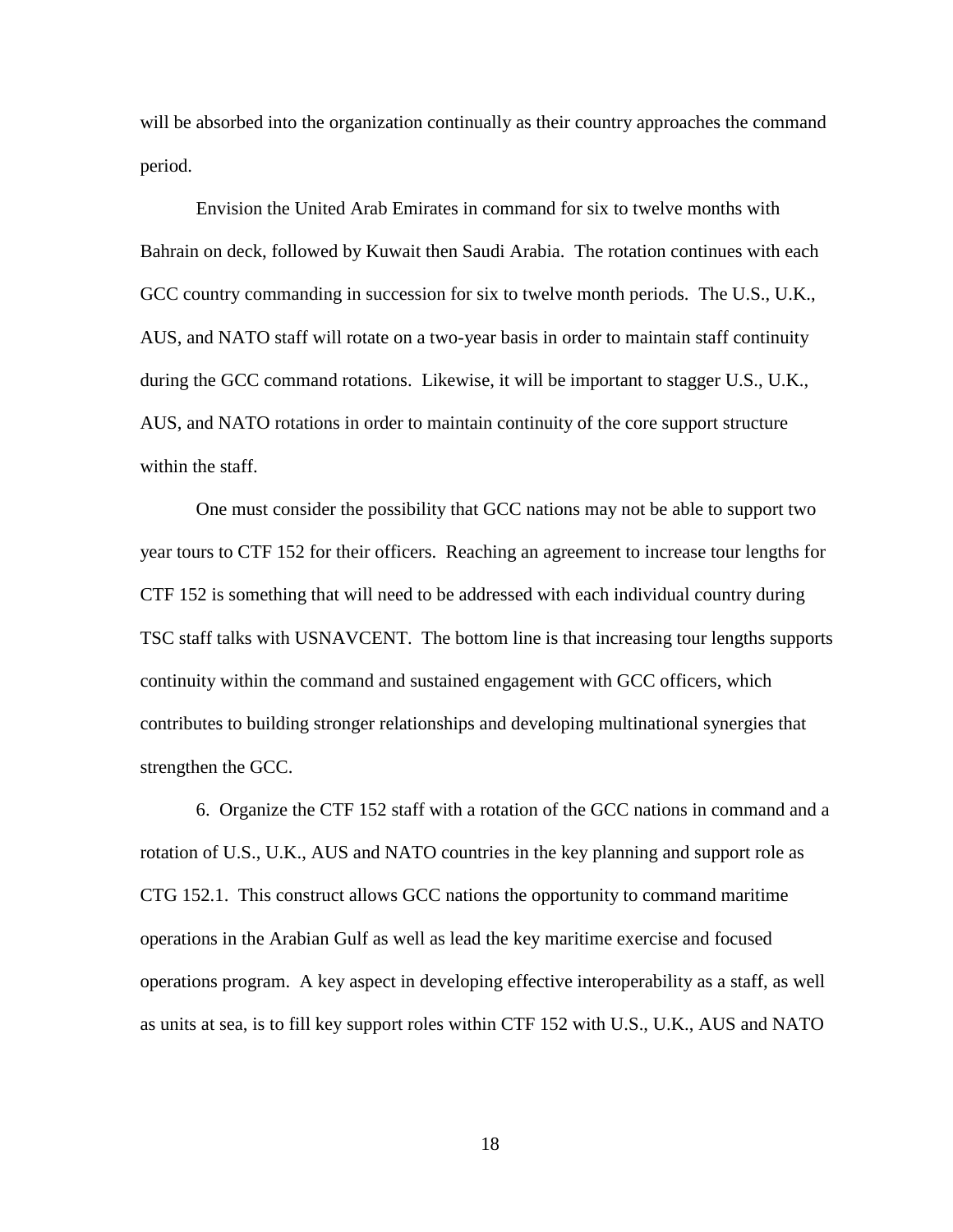partners that provide persistent presence in the Arabian Gulf. These allied nations have a vital national interest in regional stability.

Moreover, this staff construct mitigates disruptions in staff proficiency inherent in frequent changes of command. Complemented by the aforementioned "bullpen approach" to easing a GCC staff into command, staggering the rotation of supporting staffs into the CTG 152.1 role achieves continuity in the staff.

It could be argued that the U.K., AUS and other NATO nations would desire an opportunity to command CTF 152 instead of always playing a supporting role as CTG 152.1. This is a valid concern for U.S. planners and should be considered on a case by case basis. Circumstances may support command of CTF 152 by a non-GCC nation, however every attempt should be made to keep command of the Arabian Gulf coalition force in the hands of GCC nations in order to enable their leadership development and ability to operate at the highest levels of coalition maritime operations.

#### **Final Remarks**

The need for a strong regional alliance competent in maritime security operations remains urgent in the Arabian Gulf; yet our inability to help develop an effective GCC military capability over the past 28 years compels a new approach. An opportunity exists to implement change in order to achieve this strategic objective. Enhancing USNAVCENT's maritime exercise program with the aforementioned recommendations can increase GCC capacity and allied interoperability. Developing GCC CMIP capacity improves capacity in other maritime skills, which will contribute significantly to regional security. Consequently, a more capable GCC commands the attention of regional powers and potential adversaries, which improves regional stability through legitimacy and deterrence.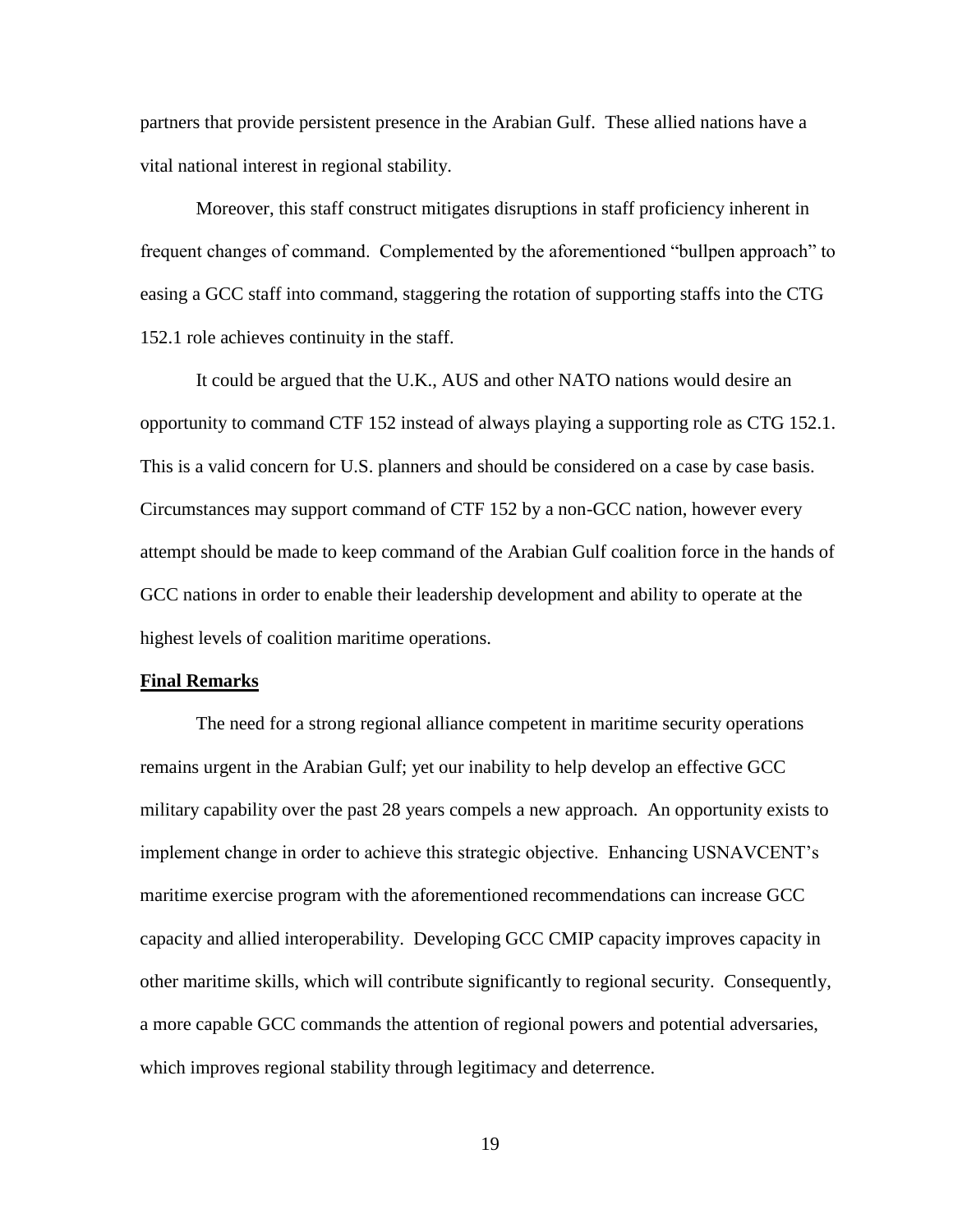#### **BIBLIOGRAPHY**

- Beck, Lt Col, "Central Command Regional Security Architecture," (Unpublished Brief, U.S. Central Command, Tampa, FL: 2009).
- Blanchard, Christopher M. and Grimmett, Richard F. Report: The Gulf Security Dialogue and Related Arms Sales Proposals. Washington, DC: Congressional Research Service, 2008.
- Bush, President George W. The National Security Strategy of the United States of America. (Washington, DC: 2006).
- "Challenges Ahead for U.S. Navy and GCC" [http://www4.janes.com/subscribe/jiaa/doc\\_view.jsp](http://www4.janes.com/subscribe/jiaa/doc_view.jsp) [05 March 2010]
- Chapman, Donald and Khanna, Neha, "The Fourth Gulf War: Arabian Gulf Oil and Global Security," (Unpublished Working Paper, Binghamtom University, Binghamton, NY: 2004).
- Departments of Defense and Homeland Security, The National Strategy for Maritime Security, (Washington, DC: 2005).
- England, The Honorable Gordon R. Building Partnership Capacity QDR Execution Roadmap, (Washington, DC: 2006).
- Gates, The Honorable Robert M. The National Defense Strategy of the United States, (Washington, DC: 2008).
- Gates, The Honorable Robert M. Quadrennial Defense Review Report. (Washington, DC: 2010).
- "Military: Gulf Cooperation Council (GCC)" <http://www.globalsecurity.org/military/world/gulf/gcc.htm> [13 September 2009]
- Myers, Richard B. National Military Strategy of the United States of America. (Washington, DC: 2004).
- Parfomak, Paul W. and Frittelli, John. Report: Maritime Security: Potential Terrorist Attacks and Protection Priorities. Washington, DC: Congressional Research Service, 2007.
- Petraeus, David H. "Statement," U.S. Congress, House, Armed Services Committee, Afghanistan-Pakistan Strategic Review and the Posture of U.S. Central Command*,*  Washington, DC, 2 April 2009.